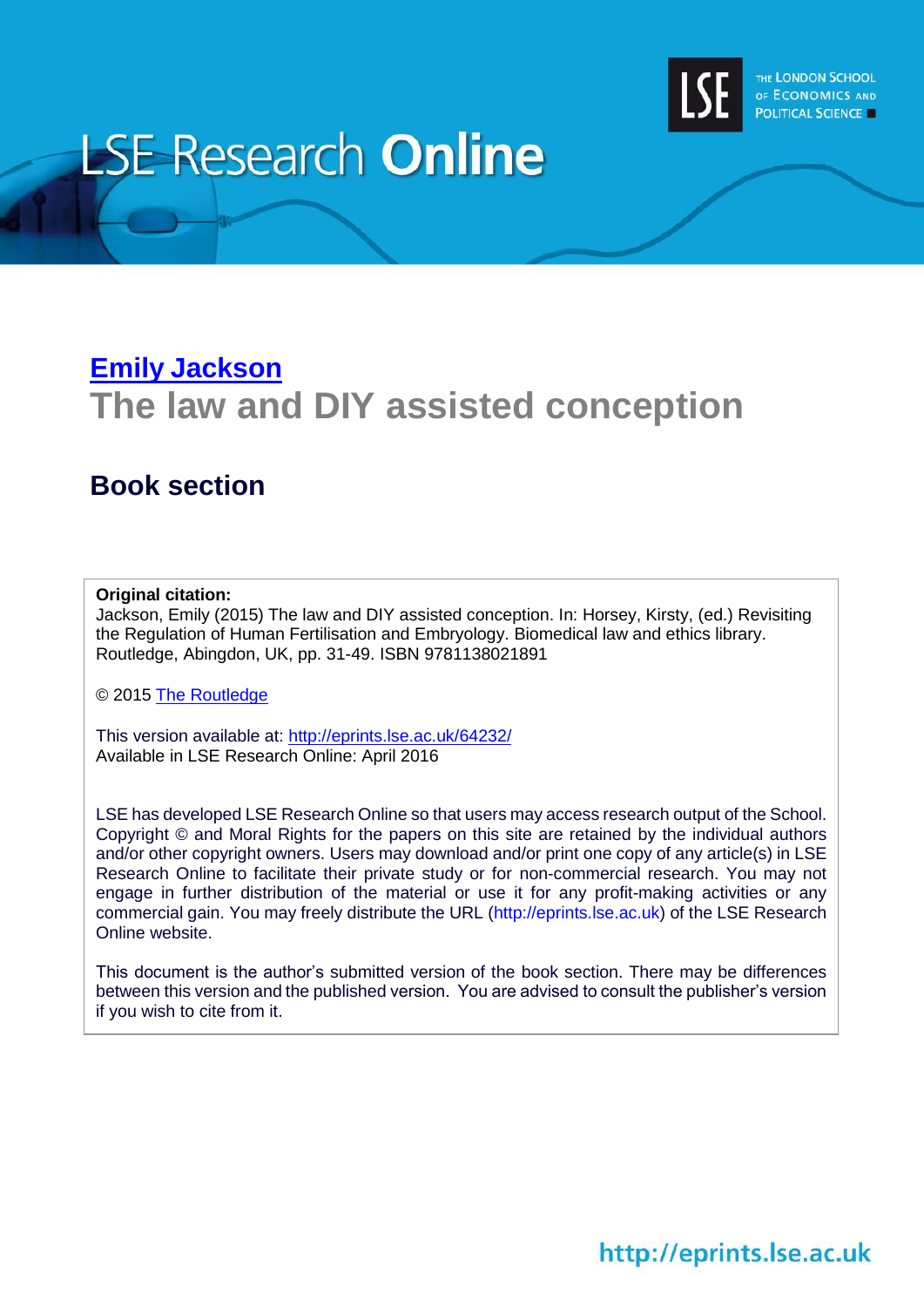### **The Law and DIY Assisted Conception Emily Jackson, LSE**

#### **1. Introduction**

In the UK, fertility treatment services have been the subject of intensive regulation for nearly twenty five years. When the Human Fertilisation and Embryology Authority (HFEA) was set up in 1991, it was largely taken for granted that British citizens with a need for fertility treatment would seek treatment in a licensed centre in the UK, normally following referral from their GP. When the original Human Fertilisation and Embryology Bill was debated in both Houses of Parliament, the assumption was that the activities governed by the Act could not and would not take place in the UK without a licence from the HFEA. In defending the Bill, Lord Hailsham explained that:

> The road which I believe is right to pursue is that responsible people with a responsible licensing system should be allowed to proceed with responsible activities with which some people do not agree but which others regard to be necessary or desirable.<sup>1</sup>

If treatment were to take place only in licensed centres, it could be subject to a wide array of controls: age limits for sperm and egg donors, for example, and restrictions on the number of embryos that can be put back in one IVF cycle. The outcomes of treatment could also be recorded, giving the HFEA a comprehensive overview of the provision of fertility treatment in the UK and enabling it to monitor success rates and to track trends (such as donor insemination's replacement by ICSI (*Intra-cytoplasmic sperm injection*) as the preferred treatment for men with reduced fertility).

Largely as a result of the internet, the picture is now rather different. Finding out about services offered by clinics in other countries, where regulation may be absent or patchy, is now straightforward. Within the UK, 'introduction' websites, where potential gamete donors and surrogate mothers make contact with would-be parents, have emerged. On these websites, 'members' make private arrangements that are intended to lead to the birth of a child, but they do so in a regulatory vacuum. Opting out of regulation may raise safety concerns, in the case of unscreened sperm, and it also means that there is very little information about the incidence and outcomes of these arrangements. When the Human Fertilisation and Embryology Act 1990 was amended in 2008, it was assumed that the regulation would continue to be comprehensive. As a result, strictly regulated fertility treatment in the UK now coexists with almost completely unregulated DIY assisted conception. Whether or not this matters is the subject of this chapter.

<sup>1</sup> HL Deb 08 February 1990 vol 515 cc950-1000, 967.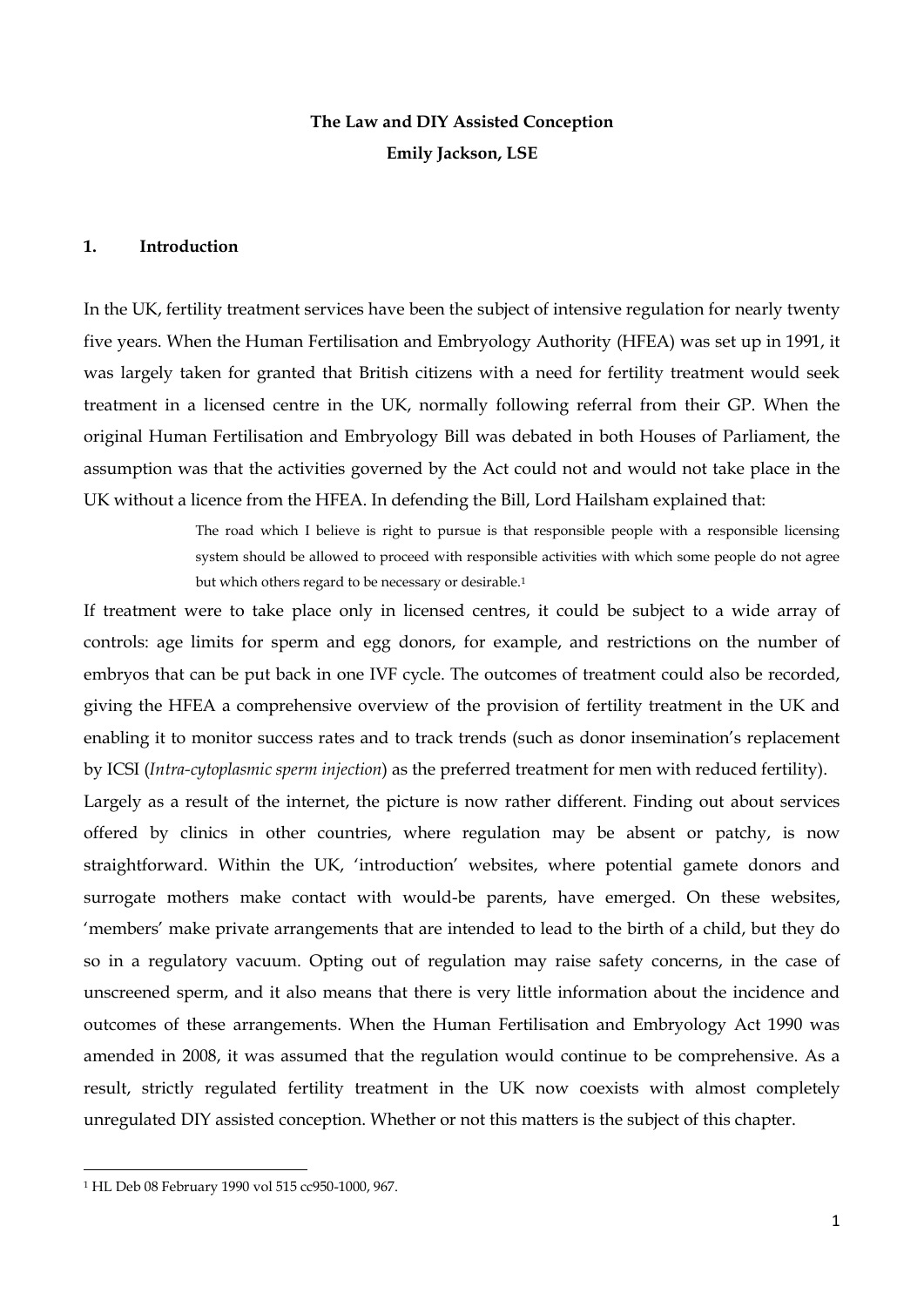#### **2. Regulated Reproduction**

In 1982, the Committee of Inquiry into Human Fertilisation and Embryology, chaired by Mary Warnock, an academic philosopher, was commissioned to make recommendations on the regulation of fertility treatment and embryo research.<sup>2</sup> Published in 1984, the Warnock Report's principal focus was the moral status of the human embryo and the acceptability, or otherwise, of using embryos created by IVF in research. When the government finally introduced a Bill to implement the recommendations of the Warnock Report, in 1989, unsurprisingly parliamentary debates were also dominated by the question of whether and it what circumstances, embryo research should be permitted, under licence.

Insofar as there was debate over the rules governing access to fertility treatment, it was assumed by many parliamentarians that most fertility treatment would be provided by the NHS, alongside a handful of private clinics. Some parliamentarians were concerned about the costs of IVF, believing that it would be better to spend the money on research into the causes of infertility. Lord Kennet, for example, asked:

> Why are all these people infertile in the first place? The reasons are known in general but no particular attempt is made to address them. Some of the reasons are environmental —toxins in the environment some social, the use of unsafe contraceptive methods, the transmission of infectious diseases by sex, and even stress. There is a condition called athletic amenorrhea, which sounds fairly curable. … It seems fairly likely that the number of infertile couples could be reduced by attention to these problems far more expeditiously than by spending £25,000 per birth on IVF.<sup>3</sup>

But although the costs of treatment might have caused some disquiet, the legislation which was intended to create a 'comprehensive' regulatory framework did not attempt to regulate what has become a market in fertility treatment. Most fertility treatment in the UK is provided privately, but the statute does not give the HFEA any powers over the prices clinics charge, their marketing materials or the practice of recommending additional, expensive interventions after a couple has embarked on a cycle of IVF, when they may feel under considerable pressure to agree to anything which might increase their chance of success. Any concerns over sharp practices can be addressed by the regulator only tangentially, through its jurisdiction over the Person Responsible's duty to ensure 'that suitable practices are used in the course of the activities' carried out at their centre.<sup>4</sup>

<sup>2</sup> *Report of the Committee of Enquiry into Human Fertilisation and Embryology* (HMSO, 1984).

<sup>3</sup> HL Deb 07 December 1989 vol 513, 1028

<sup>4</sup> Human Fertilisation and Embryology Act 1990, section 17(1)(d).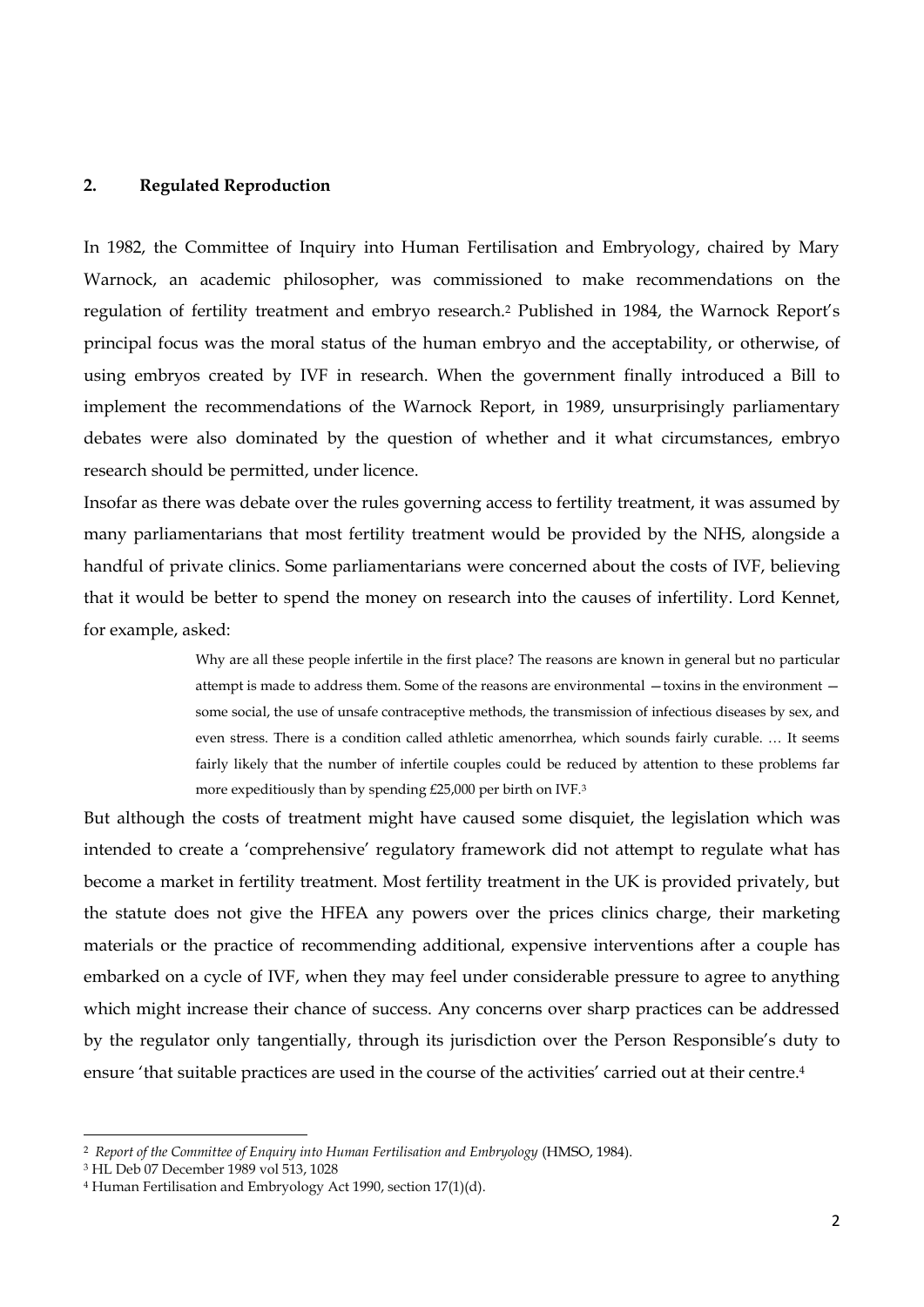In addition to assumptions that treatment would take place within the NHS, it was also assumed that it would be relatively straightforward for the regulator to be able to exercise comprehensive control over fertility treatment, backed up by criminal sanctions if anyone did anything set out in the Act without first obtaining a licence from the HFEA. Kenneth Clarke MP, then Secretary of State for Health explained that:

> the Bill is the first comprehensive measure dealing with all the issues addressed by the Warnock committee concerning the legal, social and ethical implications of new methods of assisted reproduction attempted anywhere in the world.<sup>5</sup>

The comprehensiveness of the regulatory scheme was widely welcomed by parliamentarians in both Houses. Lord Walton, for example, said:

> I welcome warmly the proposal to establish a statutory human fertilisation and embryology authority with functions as clearly defined, and the proposal that all such work in the United Kingdom may be conducted only in centres approved for the purpose and open to regular inspection with the individual scientists concerned being licensed to conduct that work, subject always to the provision that such licences may be revoked or varied, given due cause. Anyone carrying out such work without a licence would be committing a criminal offence.<sup>6</sup>

For many years, it was taken for granted that, aside from its inability to control prices, the UK's regulatory system was capable of exercising almost complete control over the treatment of infertility in the UK. Indeed the UK's regulatory regime served as a model for regulation worldwide.

Through its licensing and inspection functions, the HFEA could monitor and regulate practices in fertility clinics. In addition to an initial inspection before a licence is issued for the first time, thereafter centres are subject to a programme of regular, scheduled inspections, with additional unannounced inspections, which can be random but are also sometimes targeted at centres where there are particular concerns. At these inspections, consent forms and patient information sheets are checked for compliance with the Act and the HFEA's Code of Practice; labels on the 'straws' containing embryos are audited for errors and low nitrogen alarms are monitored. Patients are interviewed, and the clinic's standard operating procedures and patient records will be scrutinised. Inspection reports are then considered by the HFEA's Executive Licencing Panel or Licence Committee, and if anything gives cause for concern, the Licence Committee has a range of powers at its disposal, including, in extreme cases, revoking the clinic's licence.

Because all treatments and their outcomes have to be reported and recorded on the HFEA's Register, the HFEA holds a very large dataset about the practice of fertility treatment in the UK. Data are produced and published about every clinic in the UK, enabling success rates to be

<sup>5</sup> HC Deb 02 April 1990 vol 170 917

<sup>6</sup> Lord Walton of Detchant, Hansard HL Deb 07 December 1989 vol 513, 1052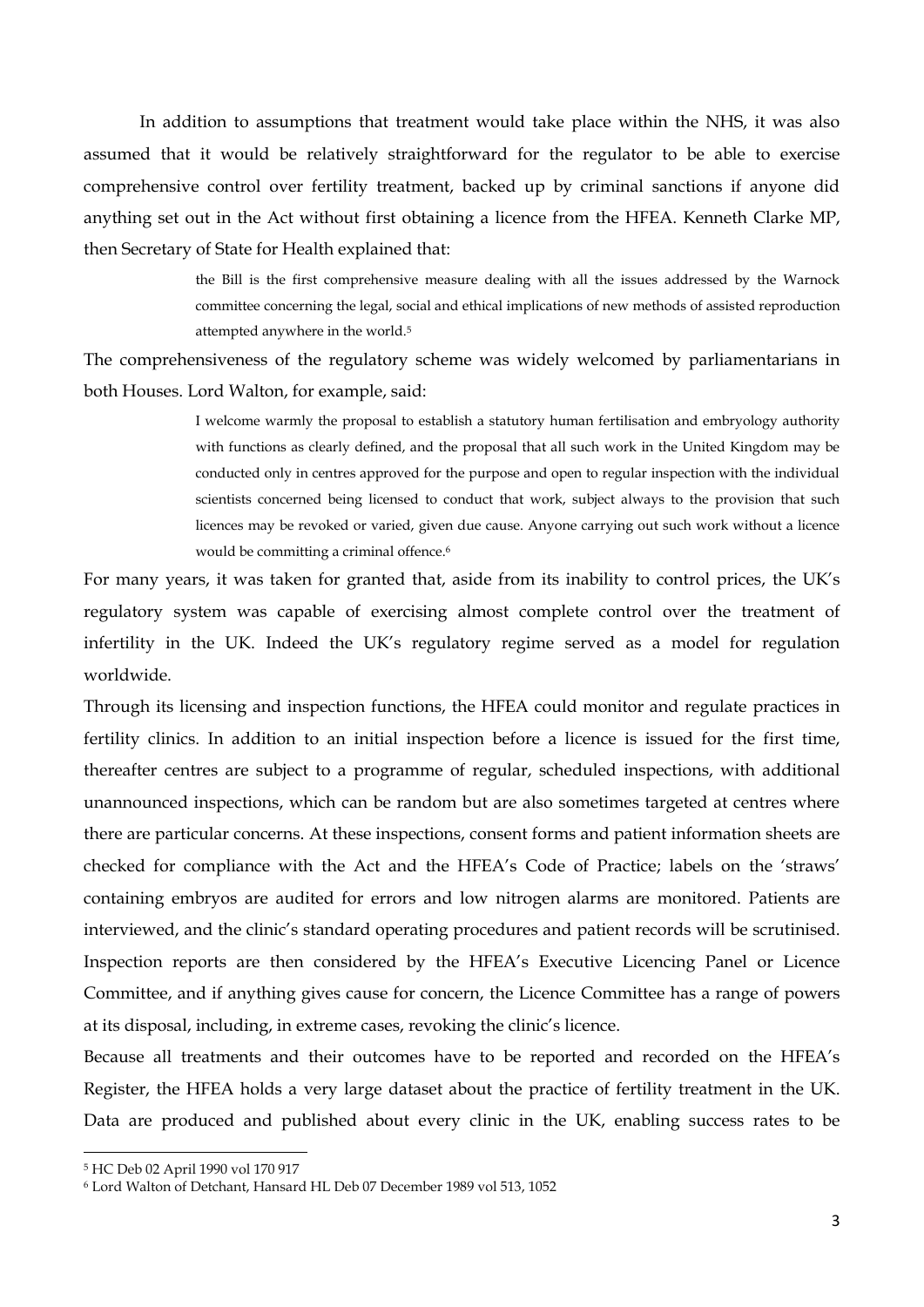compared. Although used by the media to produce crude and misleading 'league tables', <sup>7</sup> the HFEA has employed sophisticated data analysis to demonstrate that, in fact, clinics' success rates vary very little. Aside from a handful of outliers, which can often be explained by the characteristics of the patients rather than the practices in the clinics, most apparent differences between licensed clinics in the UK are not statistically significant.

Of course there have always been a few types of fertility treatment that happen outside of this tight regulatory regime. Informal sperm donation, not uncommonly involving a lesbian couple asking a friend to act as a sperm donor, does not require treatment in a licensed centre and hence the sort of controls that would be exercised within a clinic – testing the sperm first to make sure that it was suitable for use in treatment and quarantining it to eliminate the risk of HIV infection, for example – are absent.

There were always also some aspects of a patient's treatment cycle that did not require a licence from the HFEA, perhaps most notably the prescription of super-ovulatory drugs, with their obvious risks for patients. Nevertheless, insofar as gaps existed in the regulatory framework, they affected relatively few people. They certainly did not cast doubt on the HFEA's ability to exercise almost complete control over the provision of treatment using sperm, eggs and embryos outside of a woman's body in the UK.

#### **3. Gaps in the Regulatory Framework**

**.** 

In 1999 Margaret Brazier presciently remarked upon the HFEA's inability not only to control the market in reproduction, but also to exercise any control over cross-border reproductive treatment:

> Another nightmare awaits the HFEA and its counterparts in continental Europe. Each national jurisdiction has sought to fashion a scheme of regulation acceptable to its own culture and community. However those wealthy enough to participate in reproduction markets can readily evade their domestic constraints. If I can order sperm on the internet, or hire a surrogate mother from Bolivia, are British regulators wasting their time? The international ramifications of the reproductive business may prove to be a more stringent test of the strength of British law than all of the difficult ethical dilemmas that have gone before. (1999, at p 193).

Fifteen years ago, evading national regulation by seeking treatment abroad was an unusual step to take, principally because navigating access to healthcare services in another country was much more difficult than it is today. Now clinics worldwide directly target their online materials at

<sup>7</sup> See, for example, 'League table highlights best and worst fertility clinics' Daily Mail 10 January 2007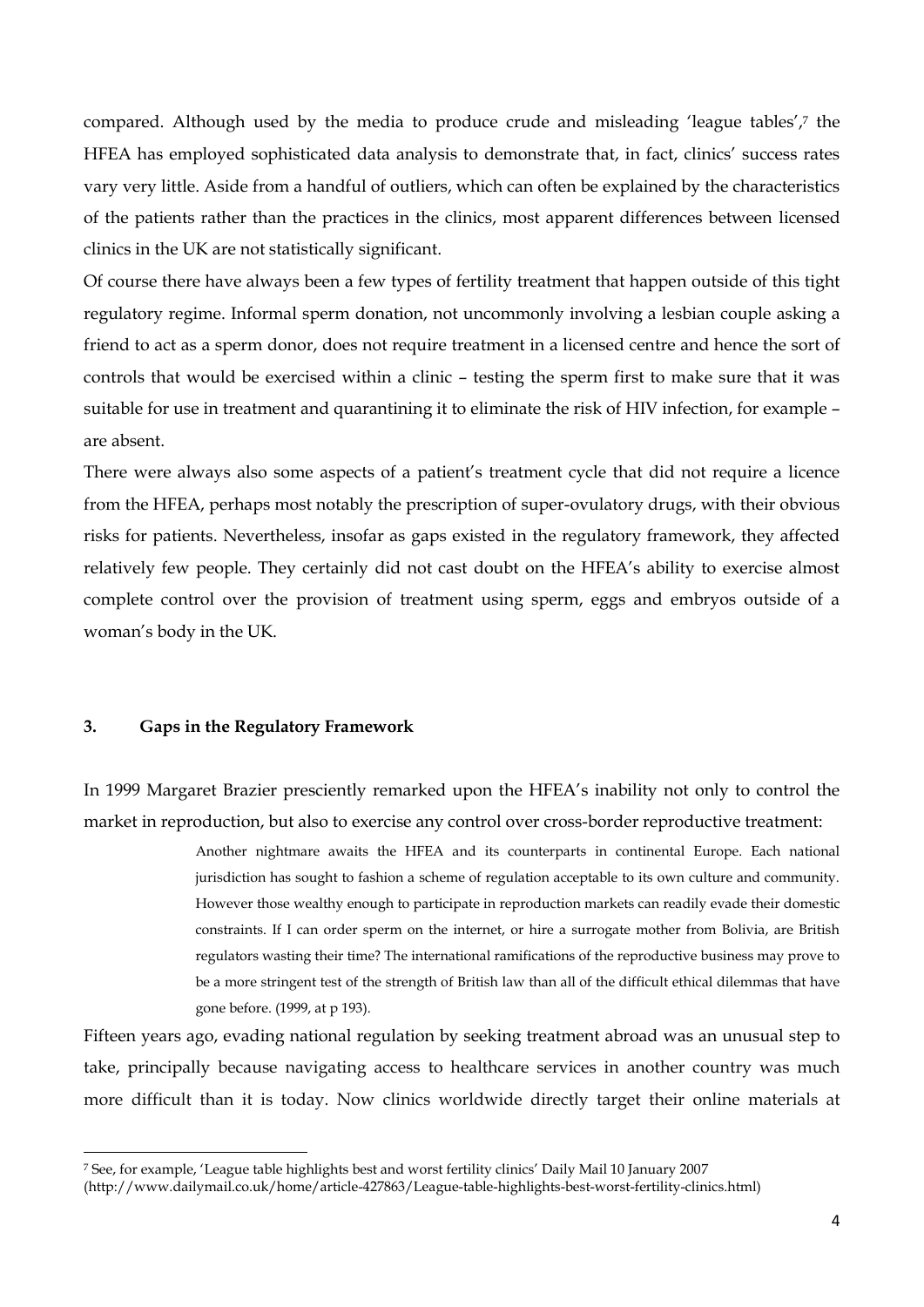overseas patients. There is no shortage of Spanish fertility centres with websites in English: the *Instituto Murciano de Fertilidad* (Imfer)'s website, for example, explains that:

> Every year Imfer assists many foreign patients who want to undergo an assisted reproduction treatment. In order to serve them better, Imfer offers a department devoted exclusively to foreign patients.

Its website also offers foreign visitors information about its location:

Located in the southeast of Spain, the Region of Murcia is characterized by its mild temperatures and its many hours of sun. Here, as in a small continent, a variety of environments and landscapes offer countless possibilities to the visitor. Beaches, rural environments, cities, traditions, folklore, culture, sports and health mix together in a dynamic and active touristic offer. 8

Typing 'surrogacy in India' into Google returns over one million 'hits', many of which are from clinics clearly keen to attract Western customers. The website of *Surrogacy Centre India*, for example, features dozens of pictures of happy couples and smiling babies, almost all of whom are white.<sup>9</sup> The market in cross-border reproductive treatment enables thousands of UK couples each year to completely bypass the UK's regulatory scheme.

Another growing gap in the regulatory framework in the UK is internet-assisted conception, mainly but not exclusively involving sperm donation. A licence from the HFEA is only necessary if sperm is 'procured'. In 2010, Ricky Gage and Nigel Woodforth were given suspended jail sentences for procuring sperm without a licence (*The Guardian*, 2010). Their service, from which they had made £250,000, had involved using couriers to deliver sperm to purchasers. This was held to involve 'procuring' sperm, and since they did not have a licence from the HFEA, they had committed a criminal offence.

'Introduction' websites, which operate in much the same way as dating websites, do not involve procuring and therefore are both lawful and unregulated. These are websites on which would-be donors and would-be recipients give a short description of themselves and their motivations. Only those who have paid a subscription fee (one such site, coparents.co.uk, charges its members £22 for one month and £54 for six months) can make contact with each other. Members then get in touch with each other directly in order to work out if to they wish to proceed, and the terms on which they plan to do so. Coparents.co.uk claims to have helped 'thousands' of people in the UK to find sperm donors, but its only records of outcomes are the testimonials on its site, such as 'I've found a sperm Donner [sic]. Thank u so much for helping me and my wife finding a daddy for our child.' There is no systematic data collection, and the site offers no screening services at all.

<sup>8</sup> <www.ivfeggdonation.es>

<sup>9</sup> <surrogacycentreindia.com>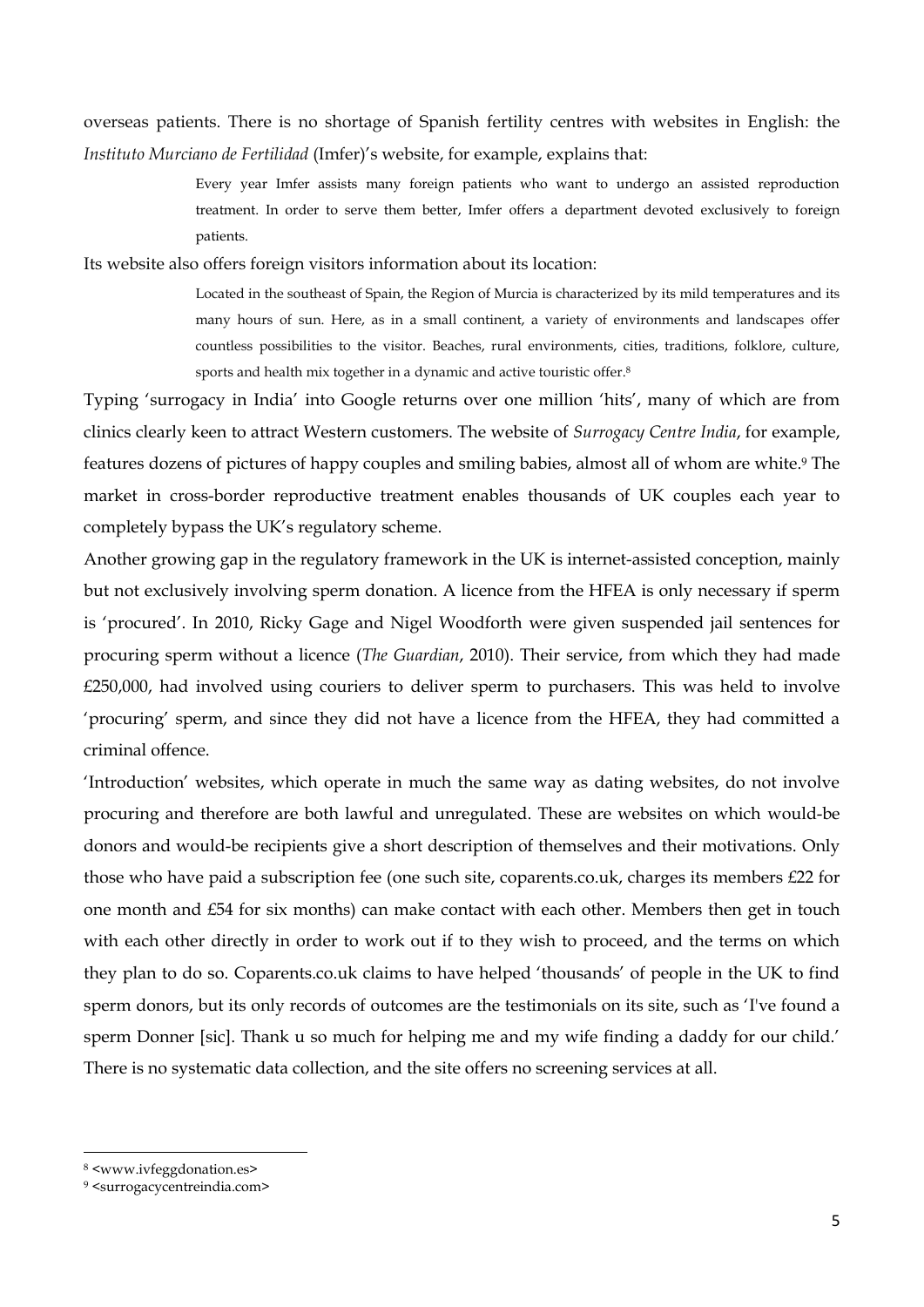Finally, the regulation of surrogacy was never within the HFEA's powers, although where an IVF cycle is involved, that would clearly have to happen in a licensed clinic. The HFEA's Code of Practice contains guidance on the information that should be provided to all those involved in IVF surrogacy arrangements. They should, for example, receive information about legal parenthood and parental orders (HFEA Code of Practice, paras 14.2-14.6). The Code of Practice also specifies that all those involved in the arrangement should be subject to a welfare of the child assessment (para 14.1). The HFEA can exercise no control at all over 'partial' surrogacy arrangements, where the surrogate is artificially inseminated at home. Nor does it have any jurisdiction over the increasingly common practice of employing a surrogate mother in another country, such as India or the US.

Taken together, it is clear that the HFEA's almost watertight regulatory umbrella is now rather full of holes, even after the legislation was updated in 2008 in order to render it 'fit for purpose'. In what follows, I consider the significance of cross-border reproductive treatment, internet-assisted conception and surrogacy for the future of the regulation of reproduction.

#### **(a) Cross-border reproductive treatment**

There are a variety of reasons why people seek reproductive treatment in another country. Worldwide, the most common reason is that the treatment is not available in one's home country (Ferraretti et al, 2010). Within Europe, for example, gamete donation is illegal in several countries, and it is therefore routine for couples and individuals to travel to other European countries with more liberal regimes in order to access treatment with donated eggs or sperm (Ferraretti et al, 2010). The UK's liberal regulatory framework means that there are not many illegal treatments that UK couples might seek overseas. One example would be sex selection for social reasons, for which anyone willing to pay at least \$18,000 per cycle might travel to the US.

It is more common for British people to seek treatment abroad in order to avoid waiting lists or because they perceive that treatment might be 'better' or cheaper overseas. The shortage of egg donors in the UK, and the resulting waiting times, has meant that people seeking treatment with donated eggs might travel to Spain or Cyprus, for example, where donors are more readily available, perhaps because they are paid. People who find that they have a need for fertility treatment are often patients 'in a hurry'; anxieties about declining fertility, and the fact that a diagnosis of infertility commonly happens at least a year after people have decided to try to start a family, means that the prospect of waiting another year to find an egg donor will often prompt people to investigate more immediately available options. First or second generation immigrants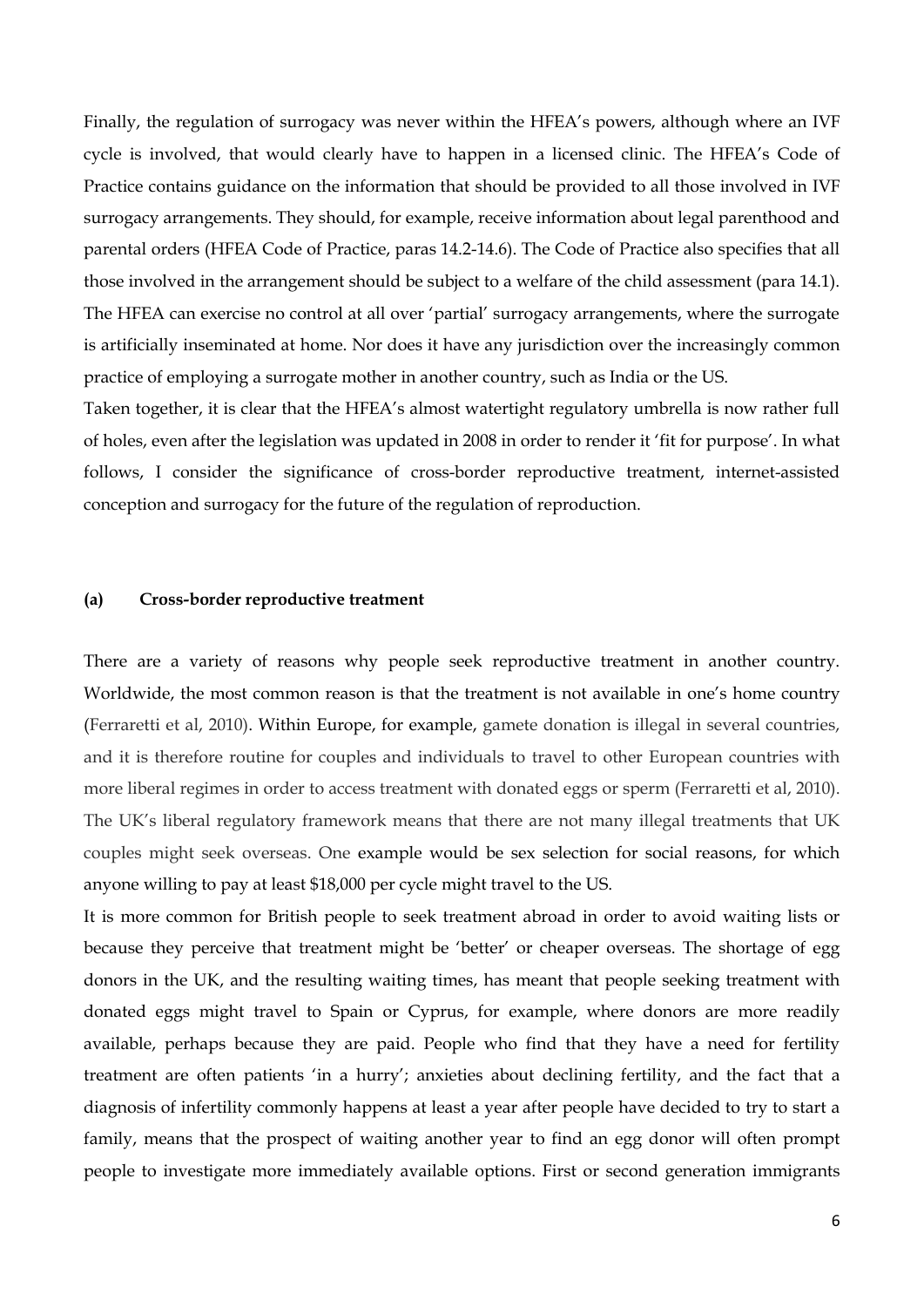have reported difficulties in finding ethnically matched donors in the UK, and some express a preference for being treated in their country of origin (Inhorn, 2011).

When people seek treatment abroad because they perceive it to be better than treatment at home, this may be because of dissatisfaction with the treatment that they have received in the UK, perhaps because they feel that they have run out of options and need to 'try something new' (Culley, 2011). In their study of the motivations of people seeking treatment abroad, Culley et al found that 29 per cent mentioned better success rates. Dutch patients seeking treatment in Belgium believe that treatment there is more patient-centred and, as a result, more likely to succeed, even though there is, in fact, no difference in success rates between the two countries (Van Hoof et al, 2013). There is evidence that some patients are willing to try anything in order to increase the chance of pregnancy, regardless of the risks. For example, in their study of women presenting with higher order multiple pregnancies at a London hospital, McKelvey et al (2009) found that the fact that an overseas clinic was prepared to put back more than two embryos was regarded as a good reason for seeking treatment abroad.

The notion that having more than two embryos returned to the woman's uterus is preferable to treatment in the UK, where this ought not to happen, is troubling, however. Multiple pregnancy represents the most serious and largely avoidable health risk from IVF. Twins and triplets are much more likely to be born prematurely, and the risk of death around the time of birth is between three and six times higher for twins and nine times higher for triplets.<sup>10</sup> Women pregnant with twins are at higher risk of hypertension, pre-eclampsia and gestational diabetes; they are also twice as likely to die during pregnancy or childbirth.

In order to reduce the multiple pregnancy rate associated with IVF, for some years the HFEA has worked with professional bodies on its multiple birth policy. Since 2007, the HFEA has set a maximum multiple birth rate that clinics should not exceed, which has progressively dropped from 24 per cent to 10 per cent. In order to meet this target, each centre is expected to devise its own 'multiple births minimisation strategy', which essentially sets out which patients it considers suitable for elective single embryo transfer (eSET). A properly targeted eSET protocol can ensure that the risk of multiple pregnancy is virtually eliminated in those women who are most likely to get pregnant. And the HFEA's policy has been successful: the multiple pregnancy rate has dropped significantly in the UK without a corresponding drop in pregnancy rates.<sup>11</sup> The health gains for women and children are considerable, as are the savings to NHS neonatal services.

<sup>10</sup> See further <www.oneatatime.org.uk>

 $11$  Ibid.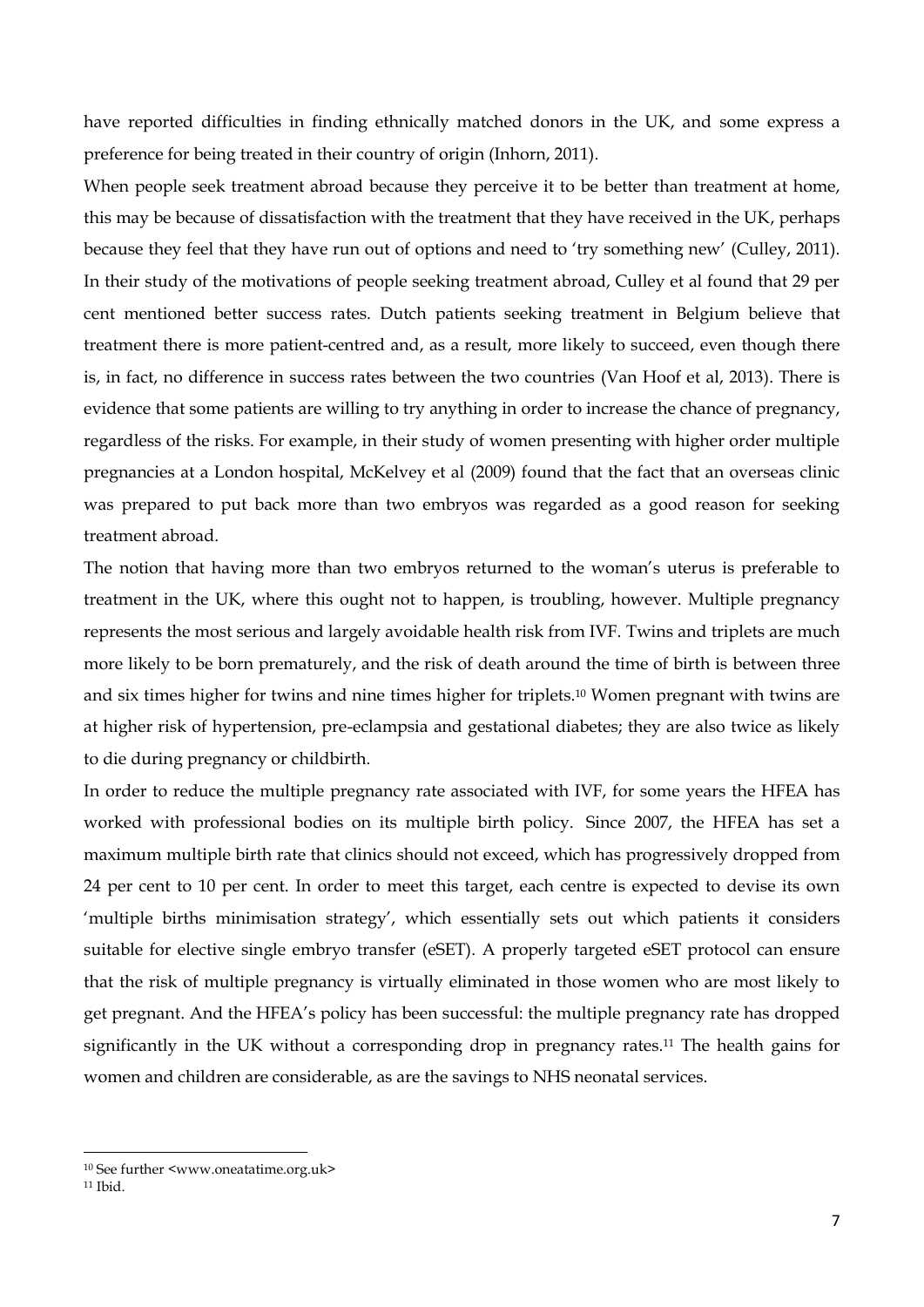Of course, it is only possible for the HFEA to exercise control over embryo transfers that happen in licensed clinics in the UK. It may have had considerable success in ensuring that good prognosis patients receive eSET in order to dramatically reduce the multiple pregnancy rate, but if women are regularly returning from having had IVF in India, pregnant with triplets or quadruplets (McKelvey et al, 2009), the HFEA's ability to eliminate iatrogenic higher order multiple pregnancies is clearly significantly weakened.

Facilitators of cross-border reproductive treatment sometimes emphasise the advantages to undergoing stressful and disruptive treatment at the same time as a holiday. One of Whittaker and Speier's interviewees (2011), the owner of a company called *IVF Holidays*, explained:

> it's bad enough when you do it in the States, you gotta go to work, there's more stress at work, you have that going against you, plus you're trying to do these shots, and you're thinking about your upcoming donor cycle. I think it really helps a lot that it's a true vacation.

It is not clear that this view is shared by patients. Blyth (2010) found no evidence that patients themselves regarded the possibility of taking a holiday at the same time as an advantage of crossborder reproductive treatment. Indeed, it appears that patients find the term 'reproductive tourism' insulting, with its implication that travelling abroad for treatment is a desirable leisure activity, rather than something they feel compelled to try after failing to become pregnant through treatment in their home country. Some have argued that the equally emotive but less positive term 'reproductive exile' would be a more accurate description of the experience of those who seek treatment in other countries (Inhorn and Patrizio, 2009).

Although clinic staff may complain about the administrative burden of submitting comprehensive data to the HFEA, the statutory requirement that it gathers a complete record of treatments, patients, donors and outcomes means that the UK has a comprehensive dataset that can be mined in order to provide invaluable information about the quality and effectiveness of treatment. It also means that, if something goes wrong, it is comparatively easy to trace the source of the problem. In contrast, we know very little about cross-border reproductive treatment and its risks and outcomes. Patient survey data is incomplete and likely to be inaccurate. In his internet survey of people who had sought treatment abroad, Eric Blyth (2010) found that over half of his respondents had 'come away with a child'. This could be evidence that for the majority of patients, treatment succeeds in the end. But it could also illustrate the reluctance of ex-patients whose treatment has failed to engage with this sort of survey.

Not only does increasing resort to cross-border reproductive treatment expose the existence of significant gaps in the regulatory scheme, but it is also almost impossible to imagine what could be done to plug those gaps. We can bemoan the lack of accurate and comprehensive data about its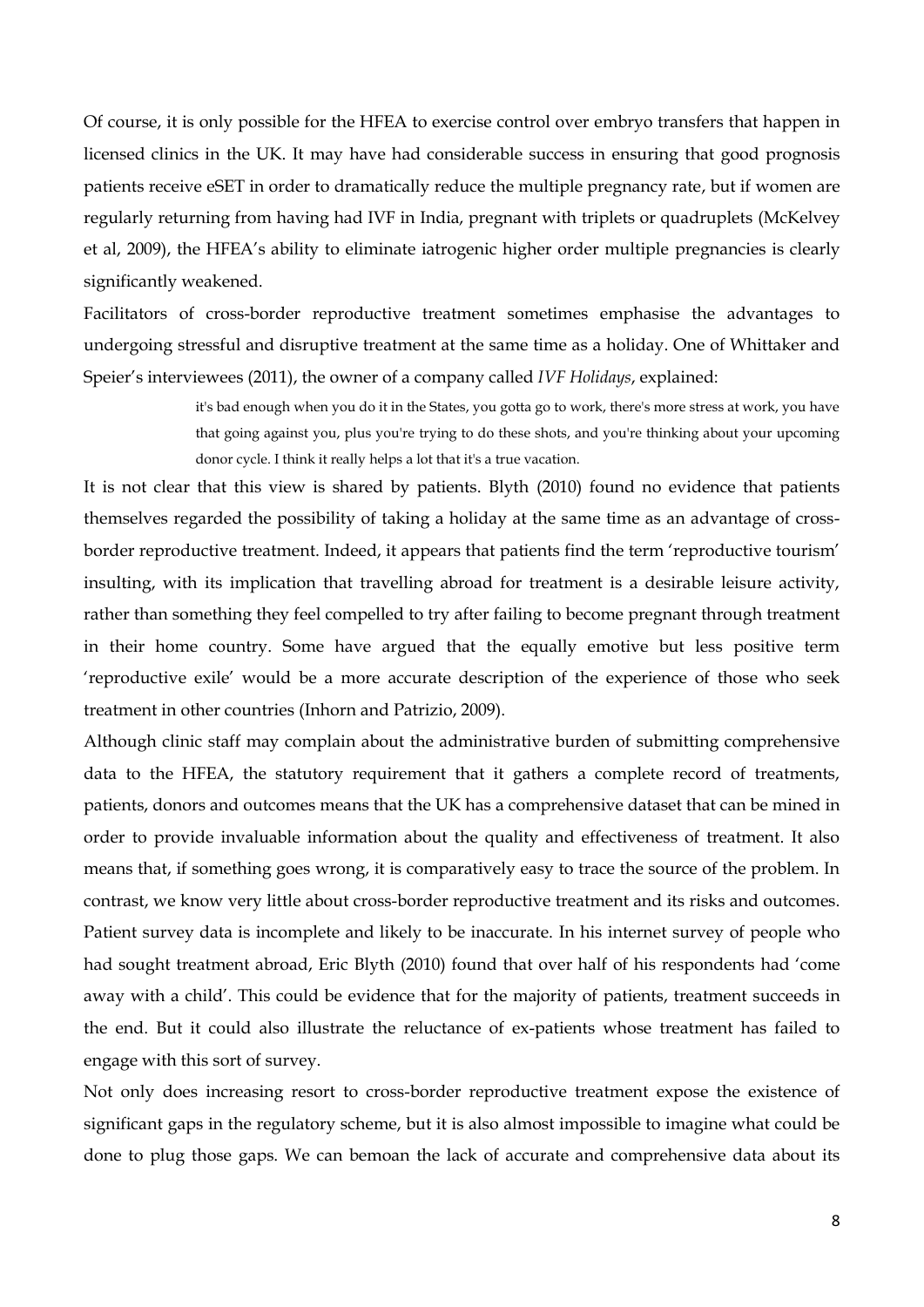prevalence and outcomes, and advocate better information for would-be patients, but it is very difficult to work out what could be done, other than issuing warnings about the risks of treatment abroad.

One country has attempted to control its citizens' access to treatment overseas. Turkey strictly prohibits third party involvement in reproduction, and has tried to stop Turkish citizens receiving treatment using donor eggs, sperm or surrogacy overseas by requiring that 'the person who has conducted this procedure, the persons who have referred patients or acted as intermediaries, the impregnated person, and the donor will be reported to the state prosecutor' (Gurtin, 2011). In practice, this provision is likely to be completely unenforceable against both overseas doctors and Turkish patients who receive treatment abroad. Worse still, it is likely to be counter-productive since its chief consequence will be to make Turkish clinics reluctant to provide any advice, support or preliminary treatment to couples seeking treatment with donated gametes overseas. As Zeynap Gurtin (2011) explains:

> It will effectively amount to tying the hands of professionals, thereby significantly curtailing the resources (to information, guidance and preparatory treatment at home) of men and women who are already in an extremely difficult situation. If, being afraid of repercussions, practitioners stop referring patients to trusted partners and cease providing preliminary care and information, the potential dangers and discomforts of [cross-border reproductive care] for patients will undoubtedly increase. Those intent on pursuing CBRC may have to travel further and for longer and find themselves making decisions on the basis of insufficient knowledge and incomplete information.

Ironically, then, the only country that has attempted to control its citizens' access to cross border reproductive treatment has probably simply made it less safe for them.

#### **(b) Internet-assisted conception**

It is impossible to know how common it is for people to find gamete donors or surrogate mothers online via social media and introduction websites. The internet exercises no control over would-be donors and recipient; there is no screening and no recording of data. Judging by the profiles on introduction websites, some of the people seeking sperm donors or offering their sperm for donation are looking for a coparenting arrangement, with ongoing contact throughout childhood. In those cases, it is possible that the donor will be recorded as the father on the child's birth certificate. Others are looking for 'no contact' arrangements and in those cases, it may be that no father is recorded on the birth certificate, or, if the mother has a partner, his name might be recorded as that of the father.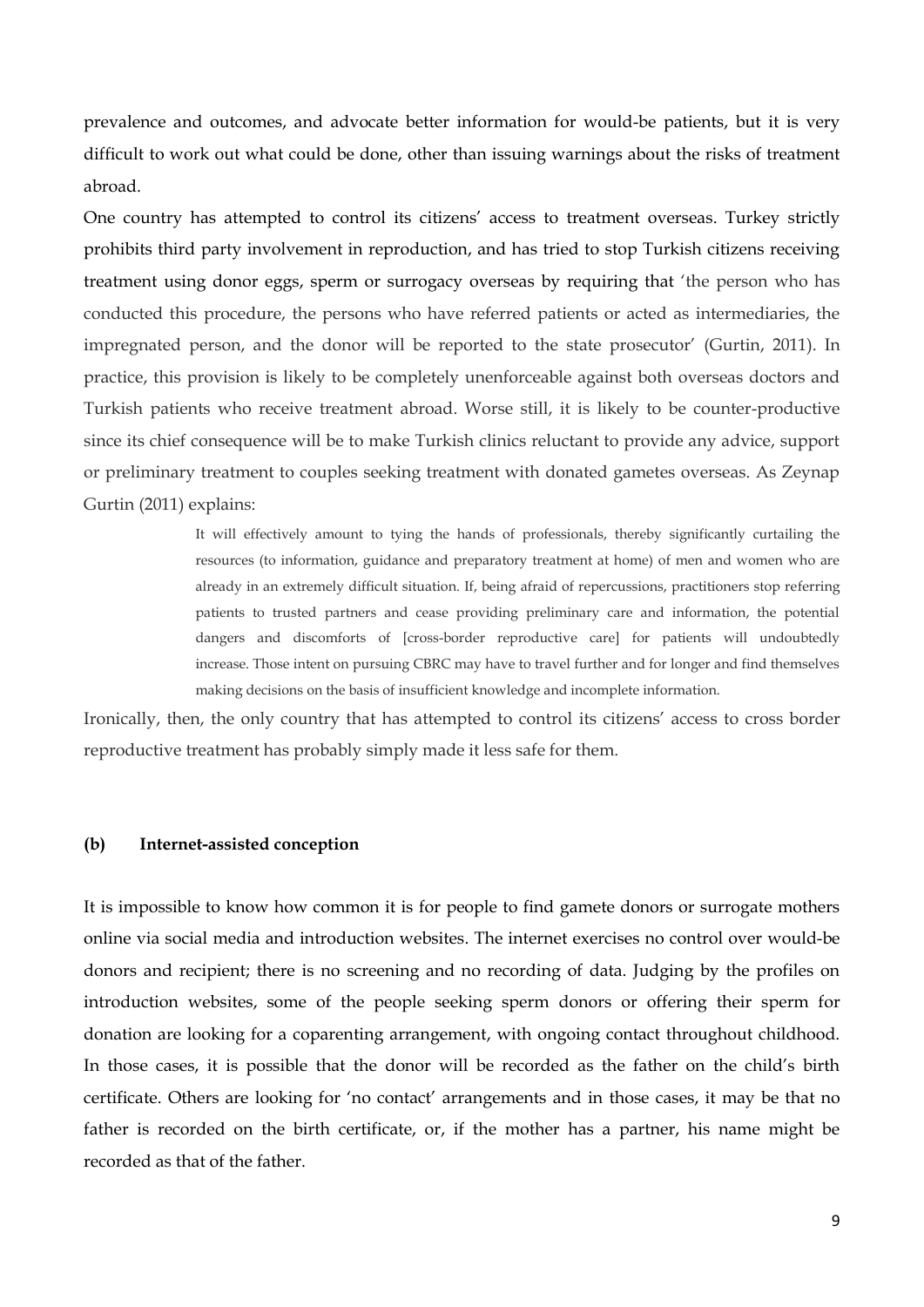Despite the apparent ease with which these arrangements can be made, it is worth spelling out the risks in seeking a sperm donor through the internet. First, unlike sperm supplied by licensed clinics, it is impossible to know if the sperm will even be capable of resulting in a pregnancy. It is therefore possible that men who are azoospermic or who have very low sperm counts will donate sperm without realising that there is very little or no chance of conception. Secondly, there are no age limits on donors. The upper age limit for sperm donors in licensed clinics is there for both health reasons and to increase the chance of success (Simon et al, 2012; Lewis et al, 2013). Thirdly, the sperm will not have been screened for HIV or common genetic conditions. Infection of the woman is then possible, as is passing on a disease to any child who is born.

Fourthly, the child's ability to access information about the donor will be both variable and patchy. Unlike children conceived in licensed clinics, children conceived through informal sperm donation will not have the right to access non-identifying and, for children conceived since 2005, identifying information about their donor when they reach the age of 18. It is not just the child's interest in information that is at stake. If the donor or the child is subsequently diagnosed with a genetic condition, it may be impossible to trace either offspring or donor in order to pass on information about their elevated risk. Fifthly, unlike treatment in a licensed centre, there are no restrictions on how many times a man could donate, meaning that it would be possible for a man to father hundreds of children in this way, all of whom would have no way of knowing whether or not they are related to each other. Finally, there is plainly scope for these sorts of arrangements to go quite badly wrong. For obvious reasons, it is is impossible to know how common it is for informal reproductive agreements to break down. We are only likely to know about the breakdown of these agreements if either the case reaches the courts, or one or other of parties chooses to publicise their situation via the media.

The most likely reason why a court might become involved in the aftermath of informal reproductive arrangements is to resolve questions of parentage. This was the case in *M v F*, <sup>12</sup> in which the legal fatherhood of a child, whose biological father was a donor who, in his evidence to the court, had claimed to have fathered around 30 children through both artificial insemination and sexual intercourse, depended upon whether he had been conceived through artificial insemination or sex. If conception had been achieved through artificial insemination, the special provisions of the Human Fertilisation and Embryology Act 2008 would apply to recognise the mother's husband as the child's father, provided he had consented to her insemination.<sup>13</sup> If, on the other hand, conception had been the result of sexual intercourse, the donor would be the child's legal father.

<sup>12</sup> [2013] EWHC 1901 (Fam).

<sup>13</sup> Section 35.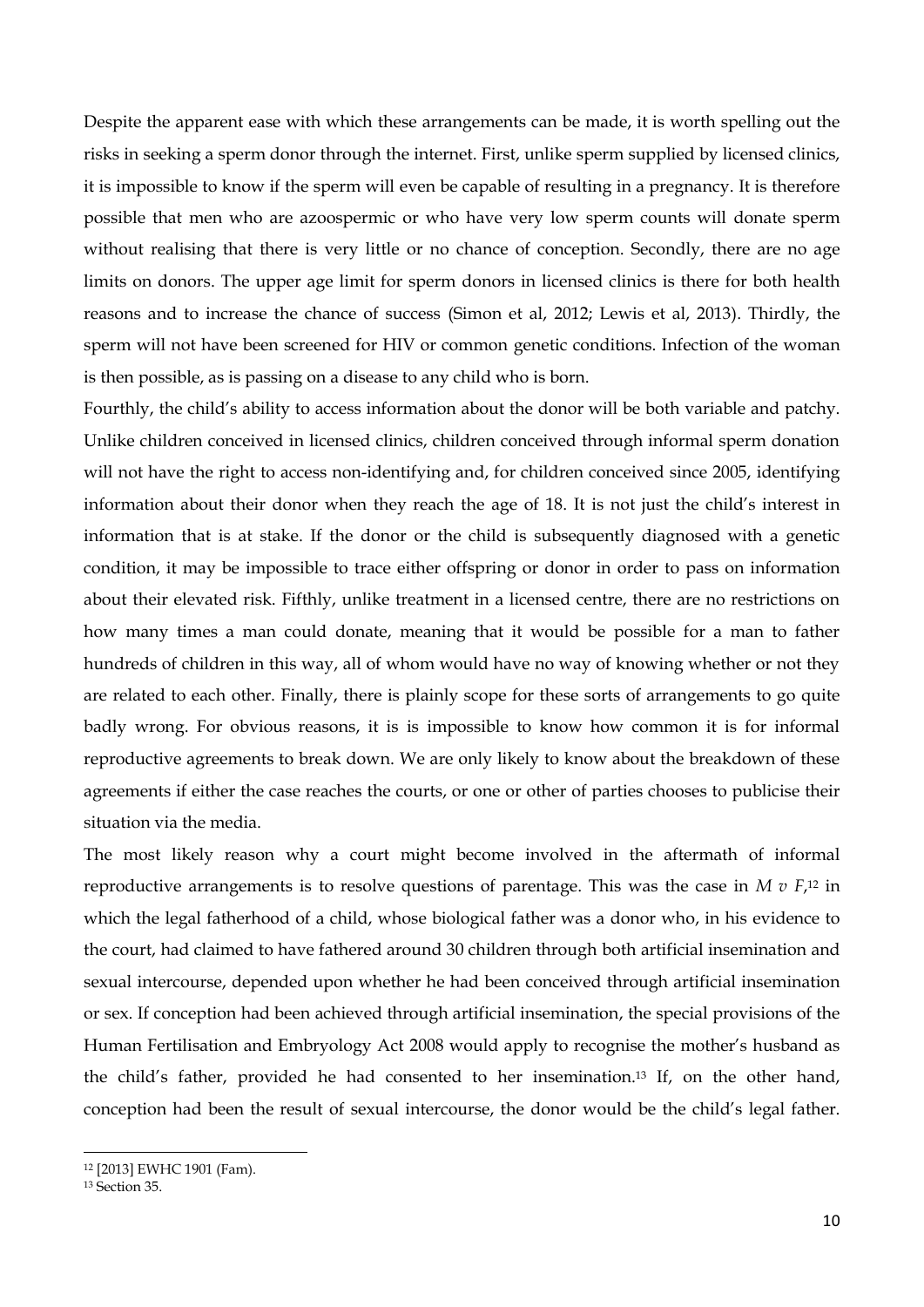Whether or not conception was achieved artificially or as a result of sexual intercourse was clearly a question of fact, but it was one on which the accounts of the mother and the donor differed. It was a difficult question for the judge to resolve, not only because of the obvious absence of witnesses, but because both parties were untrustworthy. According to Peter Jackson J, the mother and the donor were both

> individuals that have over long periods of time been untruthful, devious and manipulative. In relation to contested issues, I regret that they both lied extensively throughout their evidence, and one of them was of course lying about the central issue of the child's conception.

The mother was 'a fluent fabricator' with 'a capacity for determined and malevolent action to achieve her ends'. She showed 'no sign of discomfort when caught in an obvious lie [and] freely stated that she is motivated by her own need for [the donor] to be punished'. The donor was a man with 'an unmistakable track record of inveigling or encouraging recipients into engaging in sexual activity with him from the very first meeting', who had once 'advertised himself in graphic terms as willing to participate in a "breeding party", i.e. a male-dominated orgy designed to get a woman pregnant'. Peter Jackson J found that he had taken 'the strategic decision to tell the truth where possible and to lie where necessary'.

Peter Jackson I's judgment starts with a remarkable timeline of events. The mother alleges that she had sex with the donor on multiple occasions and towards the end of the timeline, that this took place without her consent. The donor claims that insemination took place artificially, although he admitted to having had sexual intercourse with the mother when she was pregnant for the second time, her first pregnancy having been terminated after her husband reacted 'violently' to the news of her pregnancy. In order to take revenge on the donor, the mother was said to have adopted a number of aliases in order to publicise his activities to newspapers and to his professional body.

Peter Jackson J remarked upon the risks involved in these arrangements, as compared with regulated sperm donation:

> regulation is broadly successful in protecting participants from exploitation and from health risks, while providing some certainty about legal relationships. … In comparison, participants in informal arrangements have to judge all risks for themselves. They may not be in a good position to do so. Those seeking to conceive may be in a vulnerable state and not all donors are motivated by altruism.

Participants in these arrangements cannot rely on those behind the website to protect their interests. In *M v F*, Peter Jackson J commented that the website had charged 'not inconsiderable fees to those looking for donors while projecting a rose-tinted account of successful, problem-free conception'. And the strain he found this dispute had placed upon the participants had been considerable: 'It has taken a high toll on the well-being of each of the adults and has threatened Mr F's career. The costs are enormous. The parties have spent almost £300,000 in legal fees'.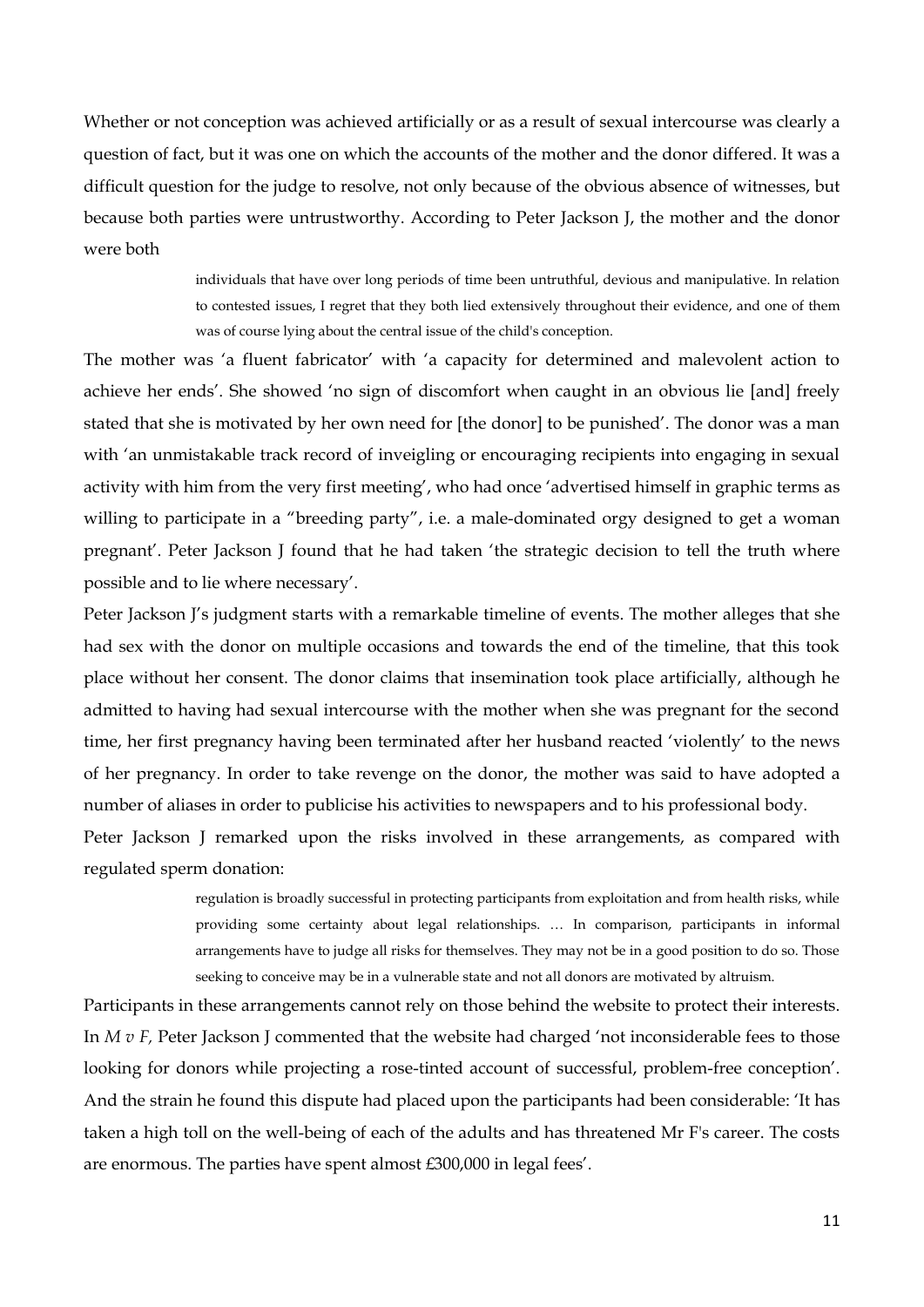We have no evidence of the impact of this sort of arrangement on the children born as a result. In time, it is to be hoped that the scope of researchers' interests in the children born following assisted conception is broadened out to include children conceived through DIY arrangements (see, for example, P Casey et al (2013), S. Golombok et al (2013)). Of course, the child in this case may never be told about the circumstances of his conception, and so may never find out about his parents' behaviour. But it is hard to imagine what it would be like to read Peter Jackson J's judgment, in the knowledge that he was talking about one's own conception.

It is not just sperm donors who can be found online. In *Re TT (Surrogacy)*<sup>14</sup> Mr and Mrs W, the commissioning couple, had met the surrogate mother online. She refused to hand over the baby after birth, and although Baker J refused the father's application for a residence order, the case is notable for his criticism of all parties' behaviour, and in particular of their use of the internet. The mother had been deceitful and lied to the court, and she was, as Baker J explained, a 'heavy user of the internet':

> In one chatroom, she has chosen to use the soubriquet: "Thongs, G-Strings, French Knickers, IT'S ALL GUD". I am concerned that she is at risk of exposing herself to malign and possibly dangerous influences via the internet which could in turn affect the children. For the sake of her children, I advise her to adopt greater restraint in the use of the internet.

Baker J was also 'concerned about the dangerous and murky waters into which [the commissioning couple], and particularly Mrs. W, have strayed via the internet'. Before they met T's mother, Mr and Mrs W had invited a woman known as CL into their home. Although Mrs W claimed to have met her in an internet chatroom, rather than on a surrogacy introduction website, Baker J did not believe her. The Children's Guardian appointed by CAFCASS<sup>15</sup> to protect the child's welfare had made inquiries about CL and found that CL was:

> a prostitute, with seven children in care in Scotland. It is alleged that she is known on the internet as a surrogate parent and has claimed (to whom and in what terms is unclear) that she had 13 children. She left Edinburgh when pregnant with her sixth child and went to stay with the Ws in England, claiming that Mrs. W was her sister. When social workers visited the Ws' home, Mrs. W told her that the woman she knew as D was someone she had met over the internet. The social workers were concerned that the Ws might have arranged to take over the baby that CL was carrying. The Scottish social worker told the Guardian that CL had met the Ws on an internet surrogacy site and was going to sell her baby to the Ws.

Although it was impossible to corroborate the allegation that the Ws intended to 'buy' CL's baby, Baker J gave them a stern warning about the risks of their conduct:

> It cannot be said too strongly that it is extremely unwise to invite someone into your home whom you have only met over the internet. If the information obtained by the Guardian is correct, CL may pose a

<sup>14</sup> [2011] EWHC 33 (Fam).

<sup>15</sup> Children and Family Court Advisory and Support Service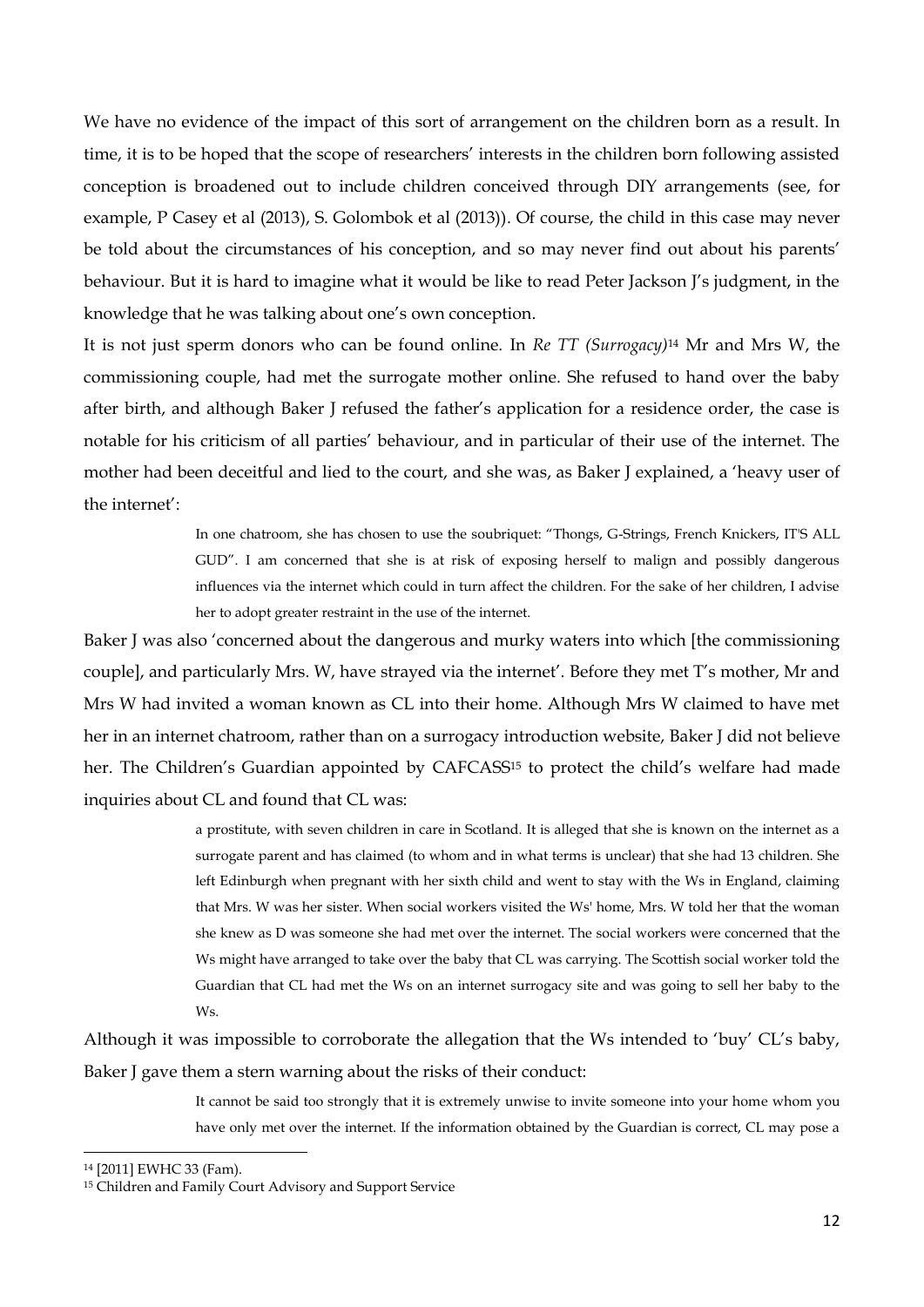serious risk to children. It was wholly irresponsible of the Ws to invite her into their home, and the fact that they have no awareness of this risk is alarming.

Insofar as *M v F* and *Re TT* are among the first cases in which internet-assisted conception has come before the courts, they paint an unedifying picture of the sort of arrangements people make via the internet and how wrong they can go for all concerned.

#### **(c) Surrogacy**

Anyone entering into a surrogacy arrangement in the UK or, as is becoming increasingly common, abroad, receives comparatively little protection from UK law. It is, perhaps, especially noteworthy that the government did not use the opportunity presented by reform of the Human Fertilisation and Embryology Act in 2008 to make anything more than piecemeal changes to the law relating to surrogacy. The arrangements continue to be unenforceable and hence precarious, and given that it is still a criminal offence to be paid to negotiate a surrogacy contract, there continue to be obstacles to accessing professional advice. For many years, the judiciary has been warning of the dangers of unregulated surrogacy arrangements, and crucially it has been doing so in proceedings brought in order to settle the parenthood and/or residence arrangements of a child who already exists as a result of a surrogacy arrangement.

Both the Warnock Report and the Brazier Committee's 1998 report (Brazier et al, 1998) took the view that the law should not encourage surrogacy. Liberal, facilitative regulation was ruled out by both Committees on the grounds that the law should be discouraging people from entering into surrogacy arrangements, or, at the very least, ensuring they do so only as a last resort. In practice, however, far from deterring people from entering into surrogacy arrangements, the lack of legal clarity instead is resulting in more and more cases coming before the courts. Indeed there are now so many reported surrogacy cases that they now follow a very familiar pattern.

The child's existence means that the court is essentially presented with a fait accompli: a child whose best interests will generally be served by enabling her to stay in her settled home. In most cases, the court's task will be to make decisions about the parentage and/or residence of a child who is already living with the couple or individual who employed the surrogate mother. In these circumstances, the judge effectively has no choice but to employ whatever tools he or she can to transfer legal parenthood to the person or people caring for the child. Where there is an application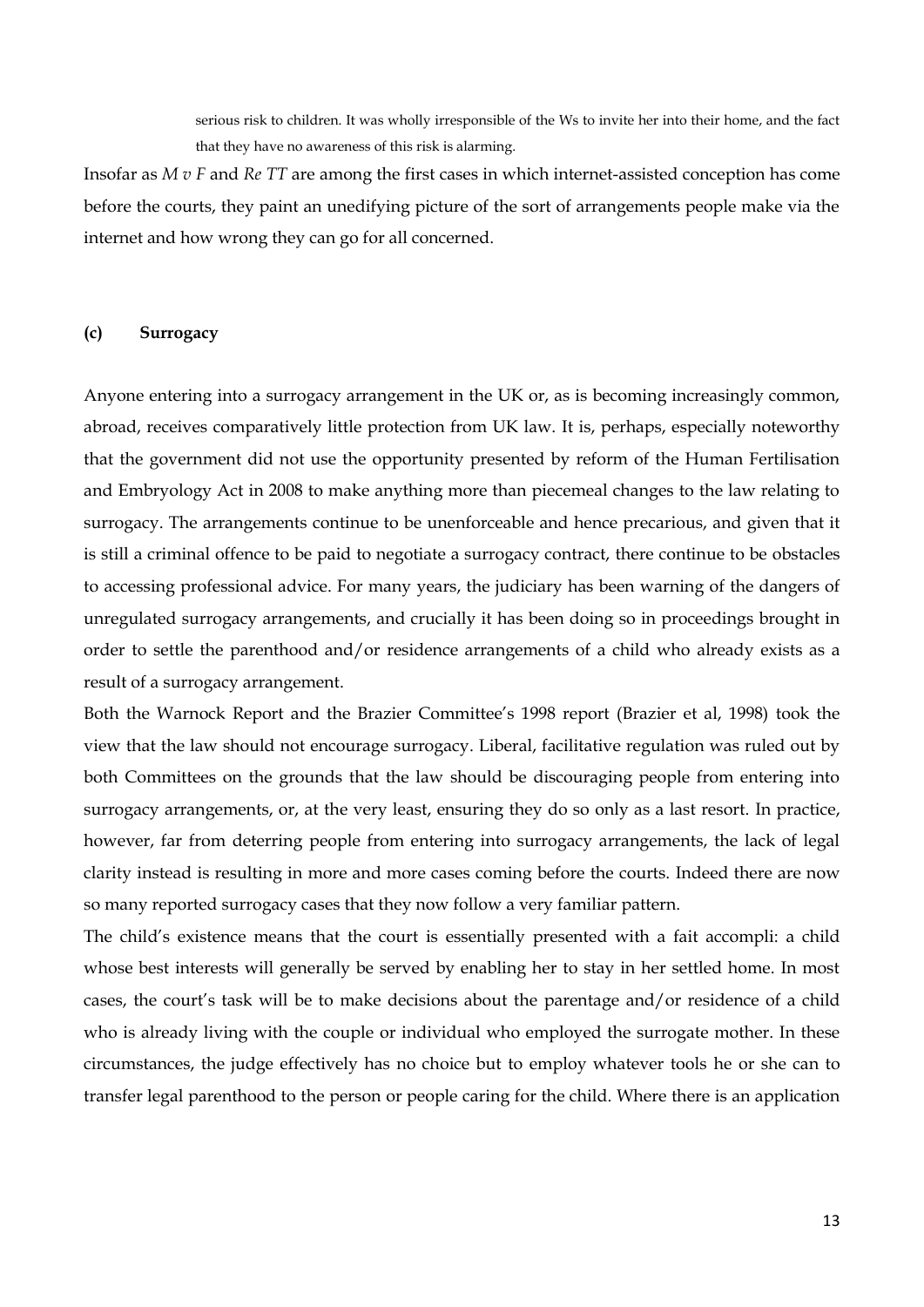for a parental order, invariably this means retrospectively authorising payments that would ordinarily be judged to be in excess of reasonable expenses.<sup>16</sup> As Theis J explained in *Re W:*

> A parental order will give permanency and security to the day to day arrangements that exist at the moment. Most importantly a parental order will confer joint and equal legal parenthood and parental responsibility upon both applicants. This will provide lifelong security for the children's relationship with the applicants, which is what the welfare of each child overwhelmingly demands.

Where parental orders are not an option, then other family law tools such as wardship and residence orders have been employed in order to ensure that the child's carer(s) also have parental responsibility for her. 17

Although in theory, the courts suggest that an order might be refused if the amount paid was 'an affront to public policy', in practice the child's welfare operates as a trump card. In one of the first overseas surrogacy cases to come before the courts, Hedley J was clear that he was 'most uncomfortable' with the process of retrospective authorisation, but his hands were tied:

> The difficulty is that it is almost impossible to imagine a set of circumstances in which by the time the case comes to court, the welfare of any child (particularly a foreign child) would not be gravely compromised (at the very least) by a refusal to make an order.<sup>18</sup>

In addition to the routine retrospective authorisation of payments to surrogate mothers, it is also now almost customary for judges to warn of the dangers of entering into surrogacy arrangements without proper legal advice. Back in 2008, Hedley J drew attention to the 'many pitfalls [which] confront the couple who consider commissioning a foreign surrogacy.'**<sup>19</sup>** Three years later, in *Re IJ (A Child)*, <sup>20</sup> which was, like *Re X & Y*, a surrogacy case involving a child born in the Ukraine, Hedley J was once again spelling out the dangers:

> One reason for adjourning these reasons into open court is to emphasise once again the legal difficulties that overseas surrogacy agreements can create. In the experience of the court to date, all overseas jurisdictions can confer parental status on the commissioning couple but that status is not recognised in our domestic law nor (at least where a commercial agreement has been in place) could it be. Those who travel abroad to make these arrangements really should take advice from those skilled in our domestic law to be sure as to the problems that will confront them (not the least of which is immigration) and how they can be addressed. Reliance on advice from overseas agencies is dangerous as the provisions of our domestic and immigration law are often not fully understood.

Two years later, in *Re W*, Theis J was yet again explaining that

 $\overline{a}$ 

<sup>16</sup> See, for example, Re W [2013] EWHC 3570 (Fam); Re C (A Child) (Parental Order [2013] EWHC 2408 (Fam); J v G (Parental Orders) [2013] EWHC 1432 (Fam).

<sup>17</sup> *JP v LP* [2014] EWHC 595 (Fam).

<sup>18</sup> *Re X & Y (Foreign Surrogacy)* [2008] EWHC 3030 (Fam).

<sup>19</sup> *Ibid.*

<sup>20</sup> [2011] EWHC 921 (Fam).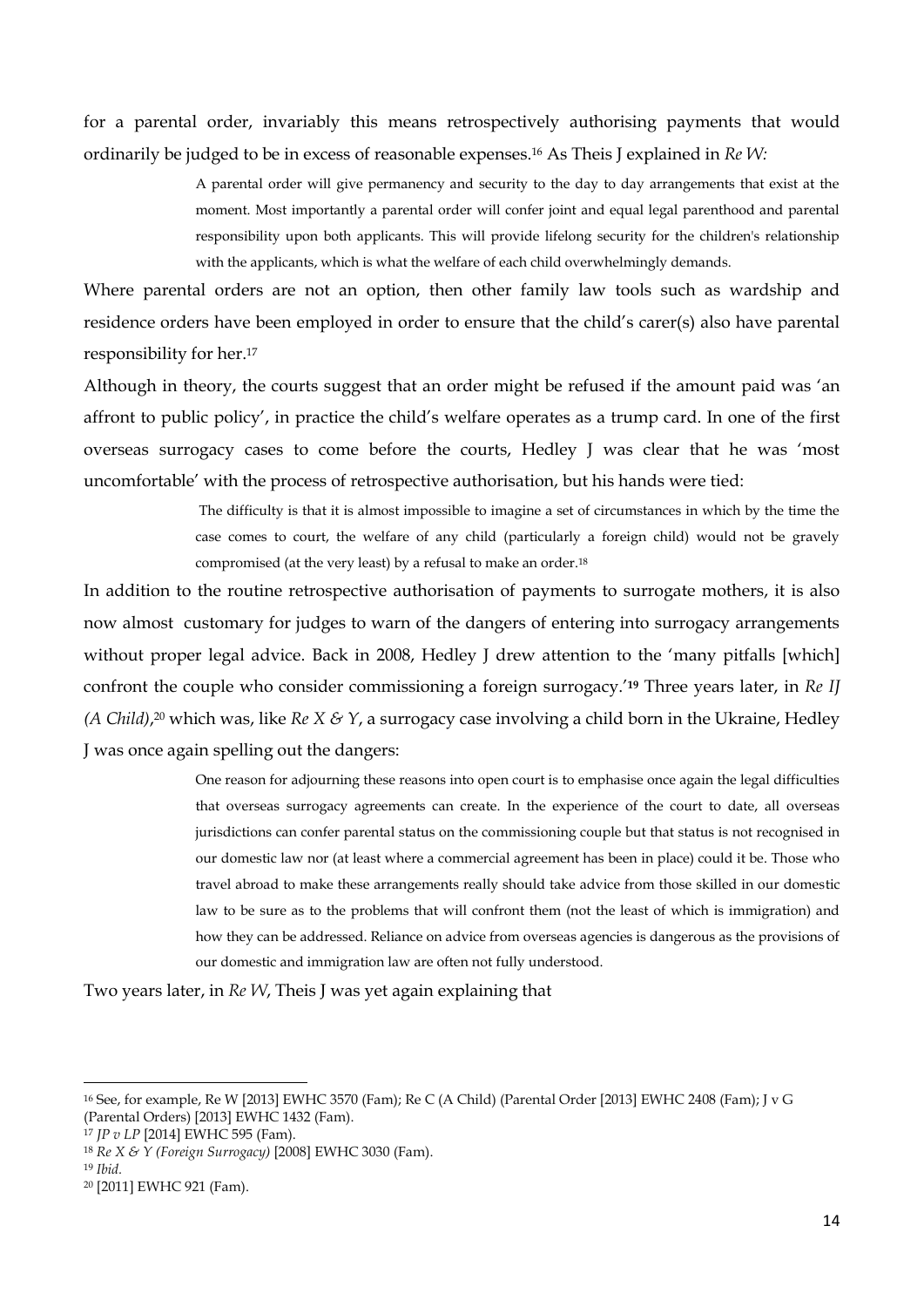This case is another timely reminder of the importance for intended parents embarking on surrogacy arrangements abroad to ensure they have appropriate legal advice in the jurisdiction where the surrogacy arrangement is entered into.<sup>21</sup>

And it is not just overseas surrogacy arrangements that can lead to difficulties. As Eleanor King J explained in *JP v LP,* 22

> the facts of this case stand as a valuable cautionary tale of the serious legal and practical difficulties which can arise where men or women, desperate for a child of their own, enter into informal surrogacy arrangements, often in the absence of any counselling or any specialist legal advice.

Bizarrely, the law works to put obstacles in the way of specialist legal advice. The ban on commercial involvement in surrogacy arrangements was intended to prohibit baby selling, but in an echo of the counter-productive Turkish ban on receiving treatment overseas, in fact it increases the risks surrogacy poses to children. In the absence of professional advice, it is more likely that children will be handed over without any formal transfer of parenthood, with the result that the people caring for the child have no legal relationship with, or obligations towards her.

In *JP v LP*, the hospital where the child was to be born had insisted on seeing a surrogacy contract before they would allow the baby to be taken away by the commissioning couple. An agreement was drawn up but the solicitors who had done so for payment had done so for the preparation of the agreement were negotiating surrogacy arrangements on a commercial basis in contravention of section 2 of the Surrogacy Arrangements Act 1985 and had therefore committed a criminal offence. In addition to drawing up an illegal contract, the solicitors had not advised their clients that a strict time limit applies to parental orders and hence the parents were out of time before their application was made. A failure to know about, or at the very least check the rules governing parental orders will have lifelong consequences for this child, whose parents will never be able to both have legal parenthood for him. The parents had split up which meant that adoption by the 'mother', in order to give her legal parenthood would extinguish the father's parental responsibility, and adoption together was not an option because the parents were neither married nor living in an enduring family relationship. <sup>23</sup>

The central problem is that it seems to be the exception for people contemplating surrogacy to appreciate the complex legal ramifications of these arrangements until after the child is born. Perhaps it is time to think about subjecting surrogacy arrangements to some sort of pre-conception scrutiny, not necessarily in order to vet participants, although that could be a possibility where the arrangements reveal family circumstances of which social services should be aware, but more

<sup>21</sup> [2013] EWHC 3570 (Fam).

<sup>22</sup> [2014] EWHC 595 (Fam).

<sup>23</sup> Adoption and Children Act 2002, s.144(4)(b).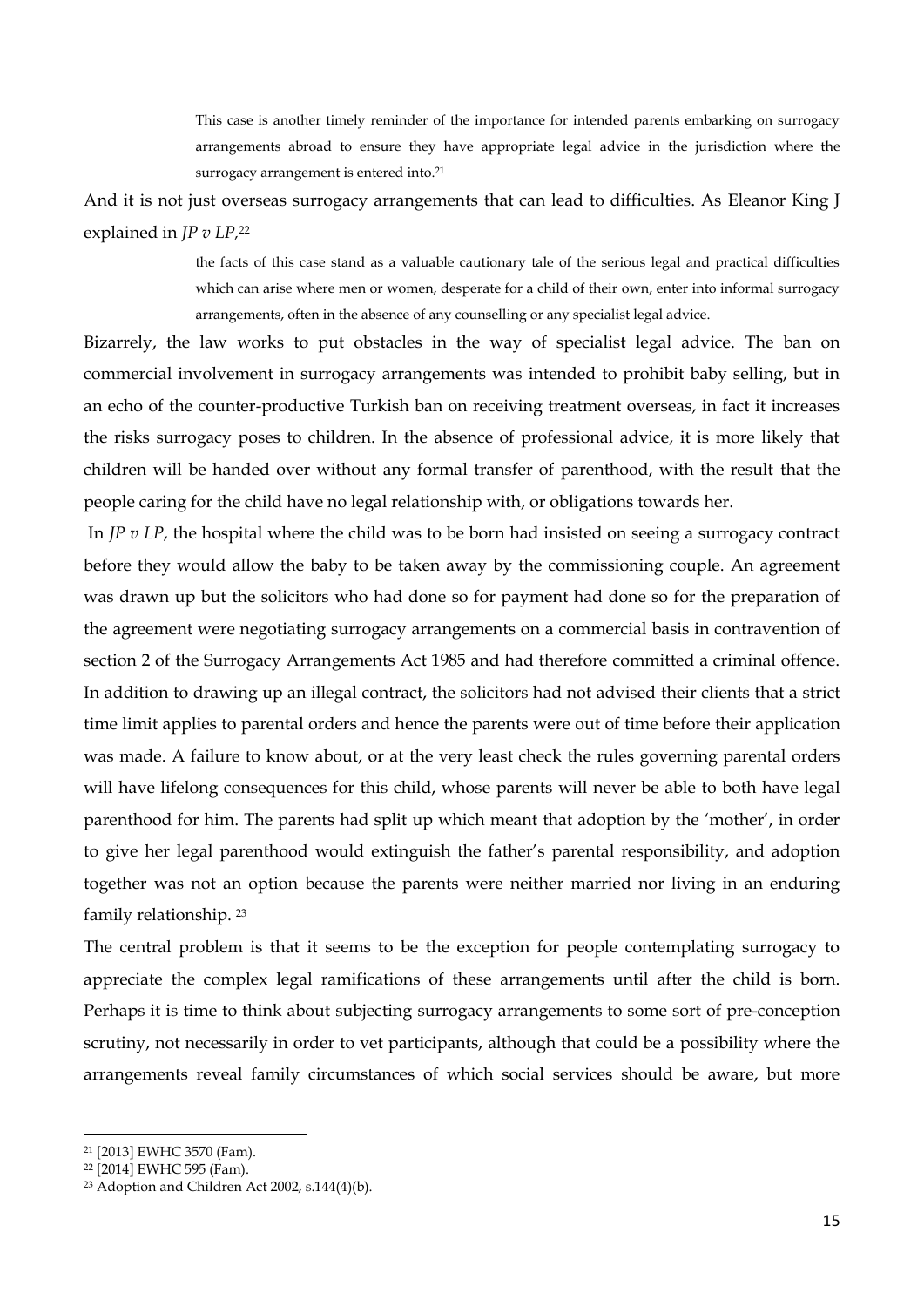commonly simply to ensure that everyone involved understands what the intended parents would have to do in order to ensure that they acquire legal parentage for their child.

#### **4. Does unregulated assisted conception matter?**

Of course, it could be argued that by breaking free from the tight restrictions that govern regulated assisted conception services in the UK, unregulated assisted conception is in fact going some way to equalise the positions of those who do, and those who do not need third party assistance in order to conceive. If two people are capable of conceiving through sexual intercourse, they do not need the prior approval of a clinic or regulatory body in order to have sex. They are not screened to check that they will not pass on a disease to the other person or to any child that might be born. Data about the incidence of sexual intercourse and its outcomes are not collected by a non-governmental public body. Of course, children's births must be registered, but aside from birth registration, sexual reproduction – just like internet-assisted conception – takes place relatively free from external scrutiny and data collection. It is increasingly common for people to meet their sexual partners online, so does it matter if they are also looking for sperm donors or surrogate mothers online?

Perhaps the best way to answer this question is to think about the purposes of regulation. While many clinicians and patients experience it as overly bureaucratic, placing obstacles in the way of doctors just 'getting on with' treating their patients, there are reasons for many of the restrictions and requirements in the HFE Act. Keeping a register of treatments and their outcomes facilitates epidemiological research into the safety and outcomes of treatments that have never been subjected to randomised controlled clinical trials. It also means that children can find out if they are related to a prospective sexual partner. Screening of sperm protects the safety of women and children, and increases the chance of a successful pregnancy.

Opting out of regulation can mean opting out of some of the benefits of regulated treatment. Where this means receiving unscreened sperm, then the risk is mainly, but not exclusively to the woman who is looking for sperm online, and since the risks of unprotected sexual intercourse are well known, perhaps it would be unduly paternalistic to seek to protect her from the foolishness of her decision to inseminate herself with a stranger's sperm. But there are other benefits of regulation, where opting out could have negative effects for people aside from the adults making arrangements for themselves, and which are not necessarily obvious to people contemplating travelling overseas for IVF treatment or surrogacy, or looking for a sperm donor online. People may not appreciate that it is in a child's interests for there to be a register of treatments, for example. It is evident from the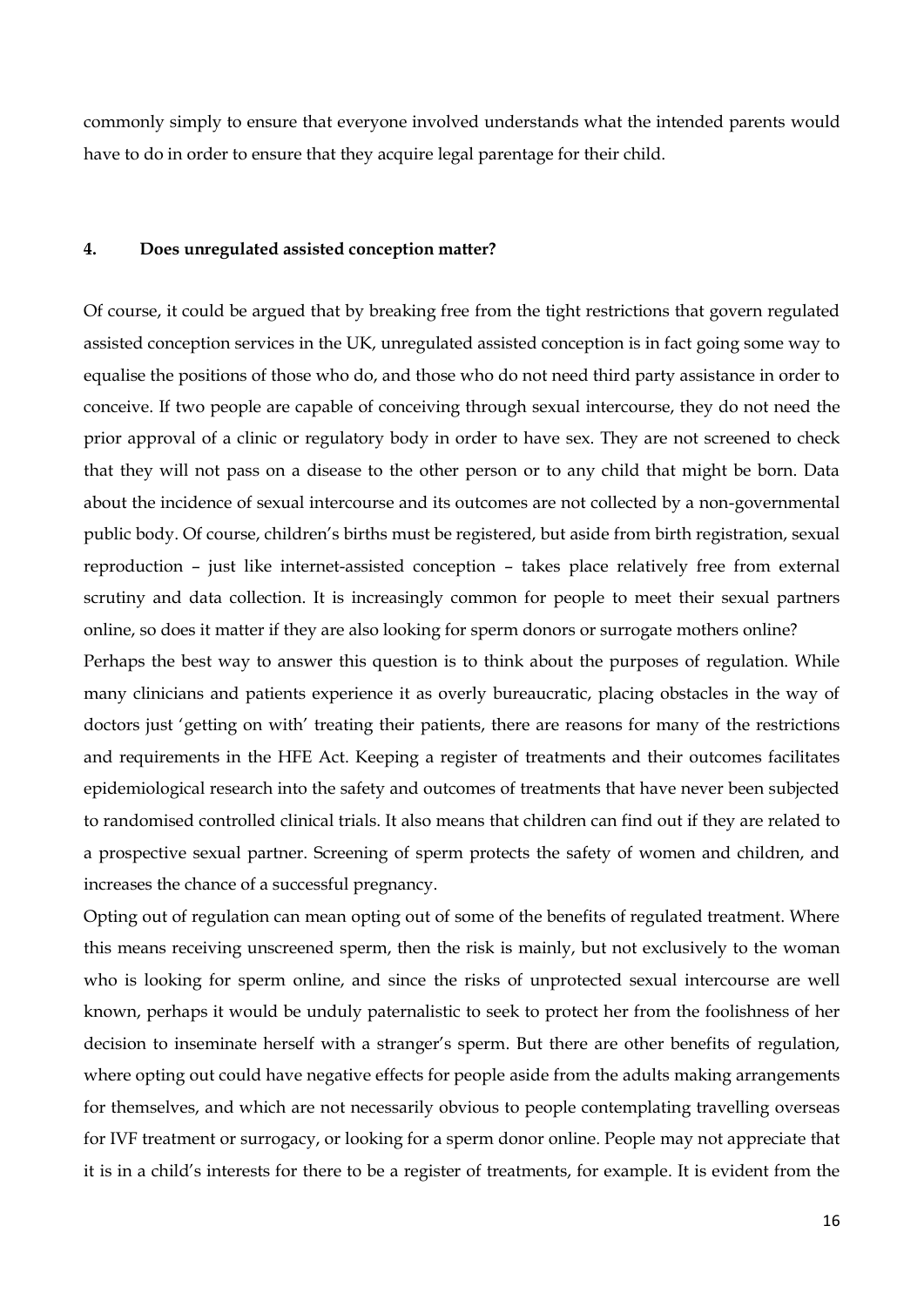surrogacy cases reaching the UK courts that many potential parents do not understand the rules governing legal parentage, which may leave them caring for a child with whom they have no legal relationship, and to whom they owe no legal obligations.

If there is a widespread lack of understanding about the benefits of regulation, a two-pronged strategy may be necessary. First, it might be important for the regulator to broaden the scope of its public education function. It might not only be important to have authoritative advice about the risks of opting out from regulation, but also, more positively, a clear and accessible explanation of what the benefits of regulation are, for patients and for children. For example, if it is a benefit of treatment with donated sperm in licensed centres that the sperm has been screened in order to increase the chance of the birth of a healthy child, and to minimise the risk to the mother, then this should be clearly communicated to patients. Or if there are women in the UK who believe that it is an *advantage* of treatment overseas that more than two embryos can be put back, then the message about the dangers of multiple pregnancy has not been effectively communicated.

In addition to persuading people of the advantages of seeking regulated treatment services, there may be circumstances in which it would be appropriate to provide *incentives* to seeking regulated treatment services. Certainly in relation to surrogacy, any attempt to introduce a system in which surrogate mothers and commissioning parents went through a formal approval process before embarking on a surrogate pregnancy would have to be accompanied by some sort of advantage to doing so, otherwise few people would be willing to submit themselves to a potentially intrusive process which would have no possible benefits for them. If pre-approval of the surrogacy arrangement meant pre-approval for a parental order, then perhaps some would-be parents might be persuaded that going through an official pre-approval procedure could make their lives easier in the long run.

#### **5. Conclusion**

The cases that are now reaching the courts involving unregulated assisted conception suggest that many people only become aware of the potential pitfalls of such arrangements after the event, once a child has been born. In *M v F*, <sup>24</sup> for example, it does not seem likely that the child's mother understood the rules governing fatherhood before becoming involved with Mr F. In *JP v LP,*<sup>25</sup> the

<sup>24</sup> [2013] EWHC 1901 (Fam).

<sup>&</sup>lt;sup>25</sup> [2014] EWHC 595 (Fam).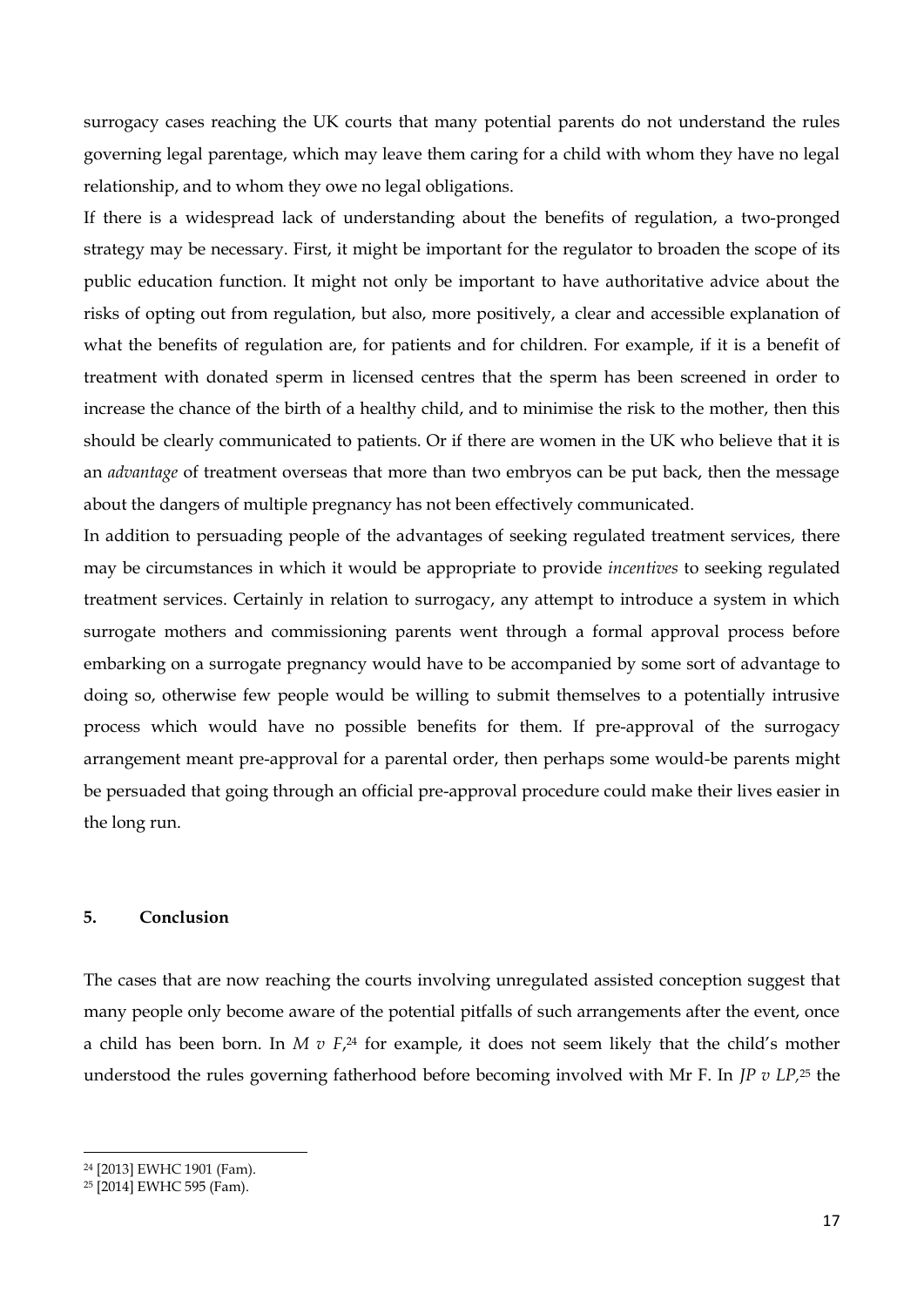parents clearly had no idea that parental orders following surrogacy could only be obtained within the first six months of the child's life.

Of course, there is no reason why members of the public should understand the complex set of rules governing assisted conception and parentage, but on the other hand, it is perhaps shocking that the public knows so little about infertility treatment and its legal consequences. Sex and relationships education (SRE) in schools understandably concentrates on those sex and relationships issues that are more likely to affect teenagers, such as 'puberty, menstruation, contraception, abortion, safer sex, HIV/AIDS and STIs'.<sup>26</sup> It is clearly important that girls and boys understand the risk of pregnancy, but the unintended consequence of SRE's emphasis on avoiding unwanted pregnancy is that girls and boys grow up believing that sex will lead to pregnancy, and while this may be true for most of them, for some it will not. Infertility often comes as a profound shock to people who have spent many years strenuously trying to avoid pregnancy at all costs.

Of course, teenagers are not likely to be a receptive audience for education about infertility, its treatment and the legal pitfalls of unregulated treatment. Nevertheless, it would seem sensible for sex and relationships education in schools to at least prepare pupils for the fact that parenthood cannot always be achieved through sexual intercourse. For teenagers who know or suspect that they might be gay, it is also important for them to understand that parenthood can be achieved without heterosexual intercourse. The difference between legal and biological parenthood is clearly poorly understood but of critical importance to people who start their families in unconventional ways. As the internet increasingly becomes people's first port of call for information about almost everything, including assisted conception, it may be valuable to at least introduce the idea that there are significant risks from conceiving a child via an internet contact or overseas. Although people may not remember much that they are told in school, for sex and relationships education not to acknowledge the reality of infertility, and the existence of alternative means of conception, is to paint a misleading picture of future family life for a significant proportion of the population.

Public information about the risks of unregulated treatment and the benefits of regulated treatment should be clearer and more accessible. Although the HFEA has a role in explaining the purposes of regulation, is not necessarily fair to expect the HFEA to play the role of public educator about treatments over which it has no control at all. Rather, it may be time to increase the scope of its public information function, or to give some other body responsibility for ensuring that people can readily access information that enables them to understand the potential consequences of the steps they are contemplating taking in order to have a baby. If one searches for 'find a sperm donor online', there is nothing from the HFEA on the first page of matches. Unfortunately, people are

<sup>26</sup> FPA Factsheet, SRE Education (FPA, 2011).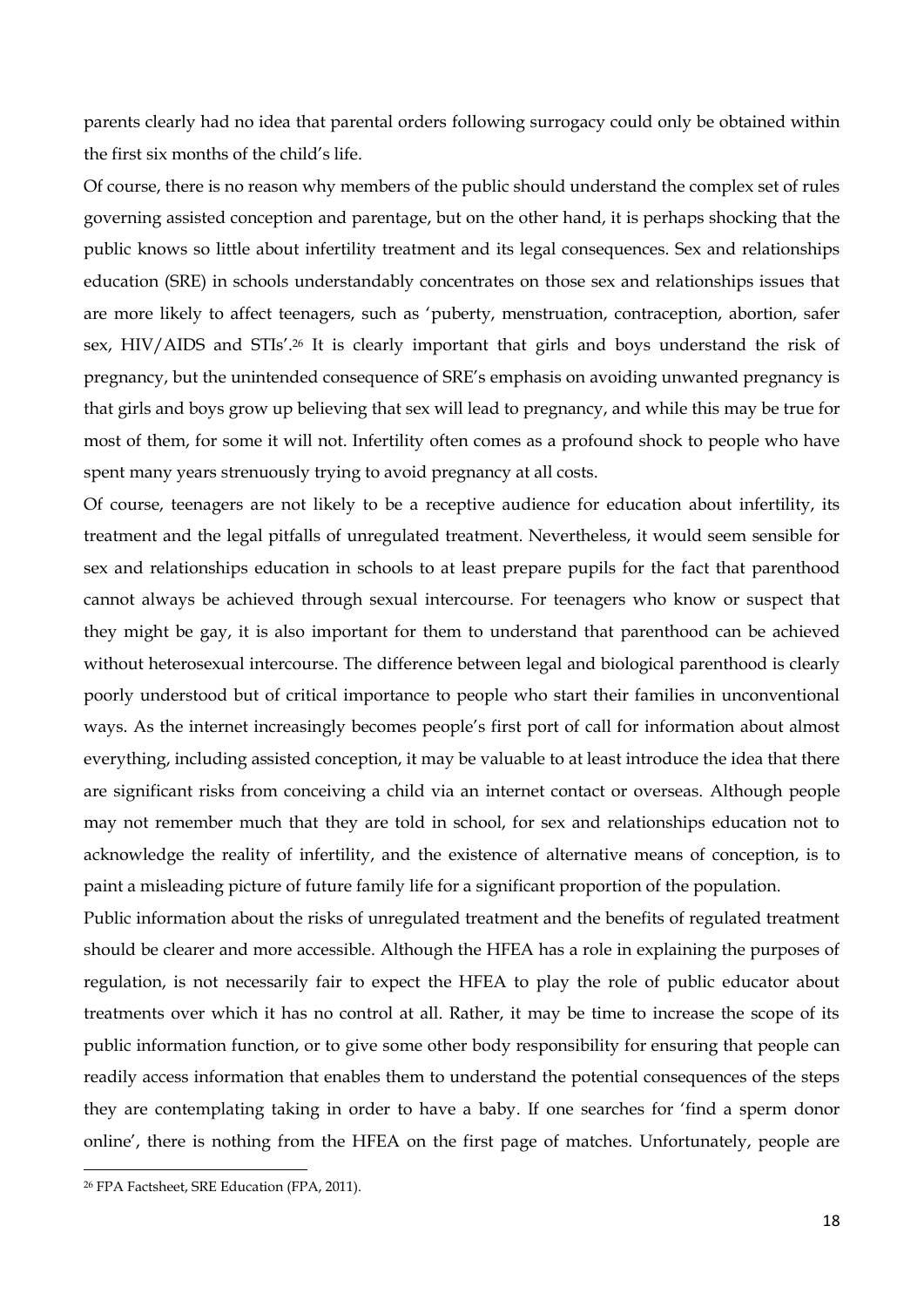therefore more likely to click on a site like California Cryobank's *Donor Look-a-Likes™*, which carries links to pictures of celebrities that donors are said to resemble, than they are to come across clear, authoritative guidance about much more important issues like the legal parentage of any child who may be born.

E. Blyth, 'Fertility patients' experiences of cross-border reproductive care' (2010) 94 Fertility and Sterility e11–e15.

M. Brazier, Regulating the Reproduction Business?' (1999) 7 Medical Law Review 166–93. P Casey et al, 'Families created by donor insemination: Father-child relationships at age 7' (2013) 75 Journal of Marriage and Family 858-870.

Margaret Brazier, Alastair Campbell, and Susan Golombok, *Surrogacy: Review for Health Ministers of Current Arrangements for Payments and Regulation* (HMSO, London 1998)

L. Culley, 'Crossing borders for fertility treatment: motivations, destinations and outcomes of UK fertility travellers' (2011) 26 Human Reproduction 2373-2381.

A.P. Ferraretti et al, 'Cross-border reproductive care: a phenomenon expressing the controversial aspects of reproductive technologies' (2010) 20(2) Reproductive BioMedicine Online 261–266.

S. Golombok et al, 'Children born through reproductive donation: A longitudinal study of child adjustment' (2013) 54 Journal of Child Psychology and Psychiatry 653-660.

The Guardian, 'Illegal fertility company owners given suspended prison sentence', 12 October 2010.